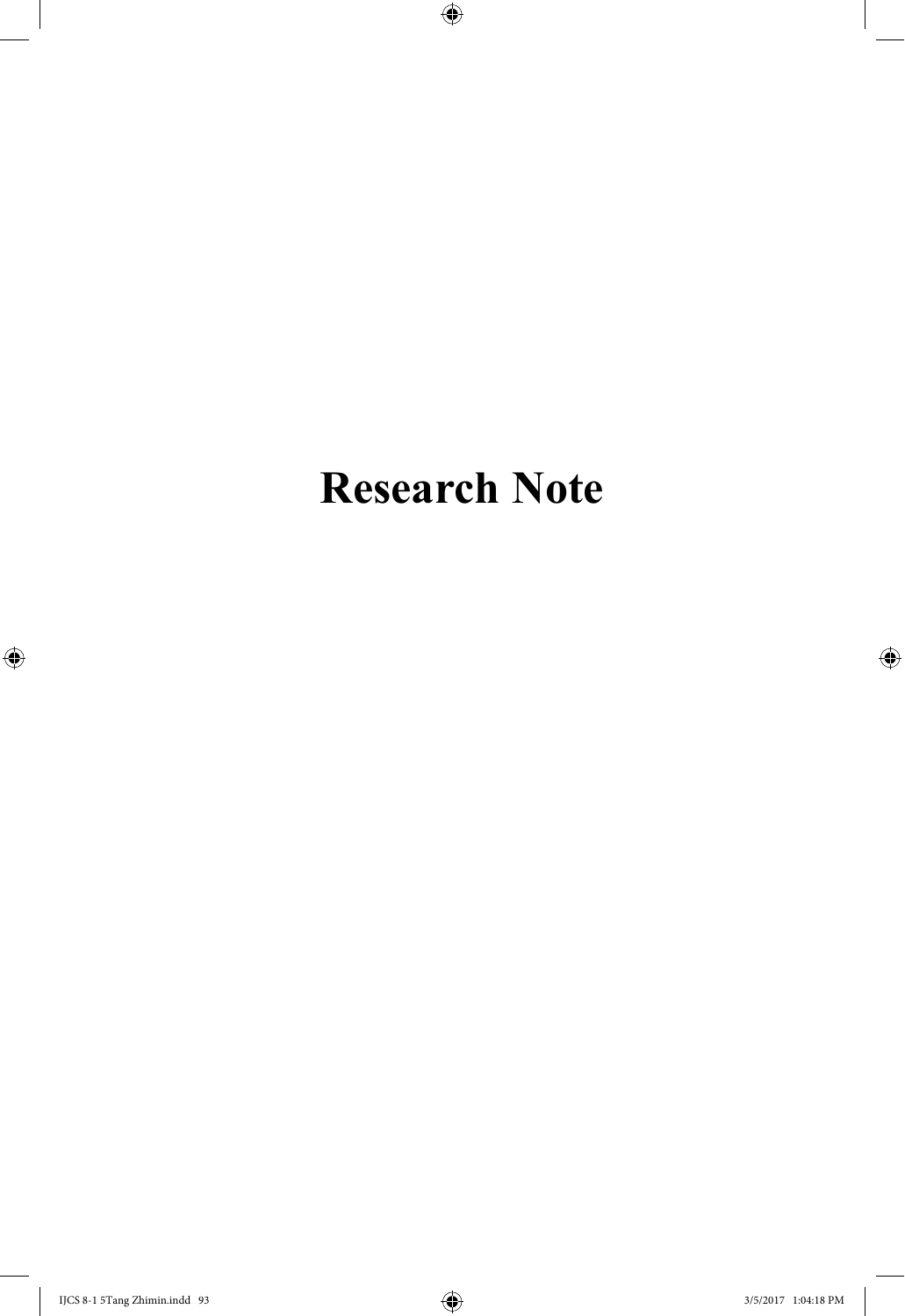

 $\overline{\phantom{a}}$ 

 $\bigoplus$ 

 $\bigoplus$ 

I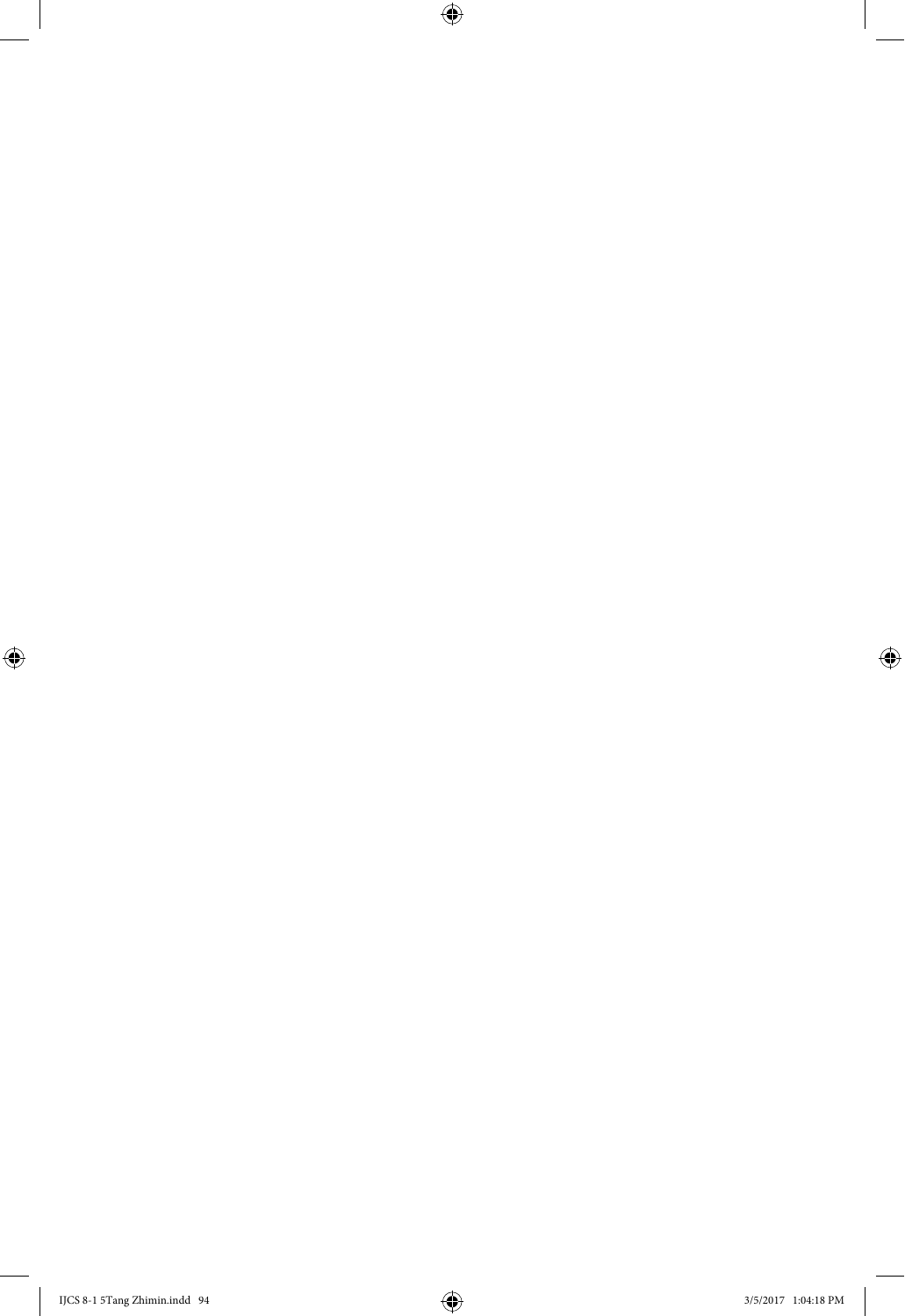# **Chinese System of Science & Technology and Cooperation in Science & Technology between Thailand and China**<sup>1</sup>

⊕

*Tang Zhimin*\* Panyahpiwat Institute of Management, Thailand

#### **Abstract**

⊕

This paper intends to fill a gap in the literature on the past performance and future development of cooperation in science and technology (S&T) between China and one of its Southeast Asian neighbours, Thailand. It is divided into two parts: the first part looks at the system of science and technology in China. After an introduction on China's position in science and technology *vis-à-vis*  leading countries of the world, it then presents: 1) the organizational structure of Chinese S&T system in terms of major players and sources of funds, 2) its vision for the future, 3) its leading sectors, and 4) its geographic distribution. The second part of the paper discusses the cooperation in S&T between Thailand and China. It covers: 1) key players and mechanism of international S&T cooperation in China, 2) sources of research and development (R&D) funds in Thailand, and 3) major mechanism and areas of S&T cooperation between Thailand and China. The strategic values of S&T cooperation between the two countries are found to be: 1) China as a source of funds and technology, 2) strength of Thailand in selected areas, such as agriculture and medicine, 3) common problems in economic and social development to be resolved by S&T, and 4) position of Thailand as a gateway towards continental ASEAN. The paper concludes that the past performance of S&T cooperation has laid down a strong foundation for the future. The strategic values of S&T cooperation can be fully realized with the development of promising sectors in strategic locations with prospective partners and through potential mechanisms.

*Keywords*: *cooperation in science and technology, China, Thailand*

### **1. The Motives of China Proposing the 21st Century Maritime Silk Road**

Economic relationship between Thailand and China has attracted increasing attention in the literature, especially in light of industrial capacity cooperation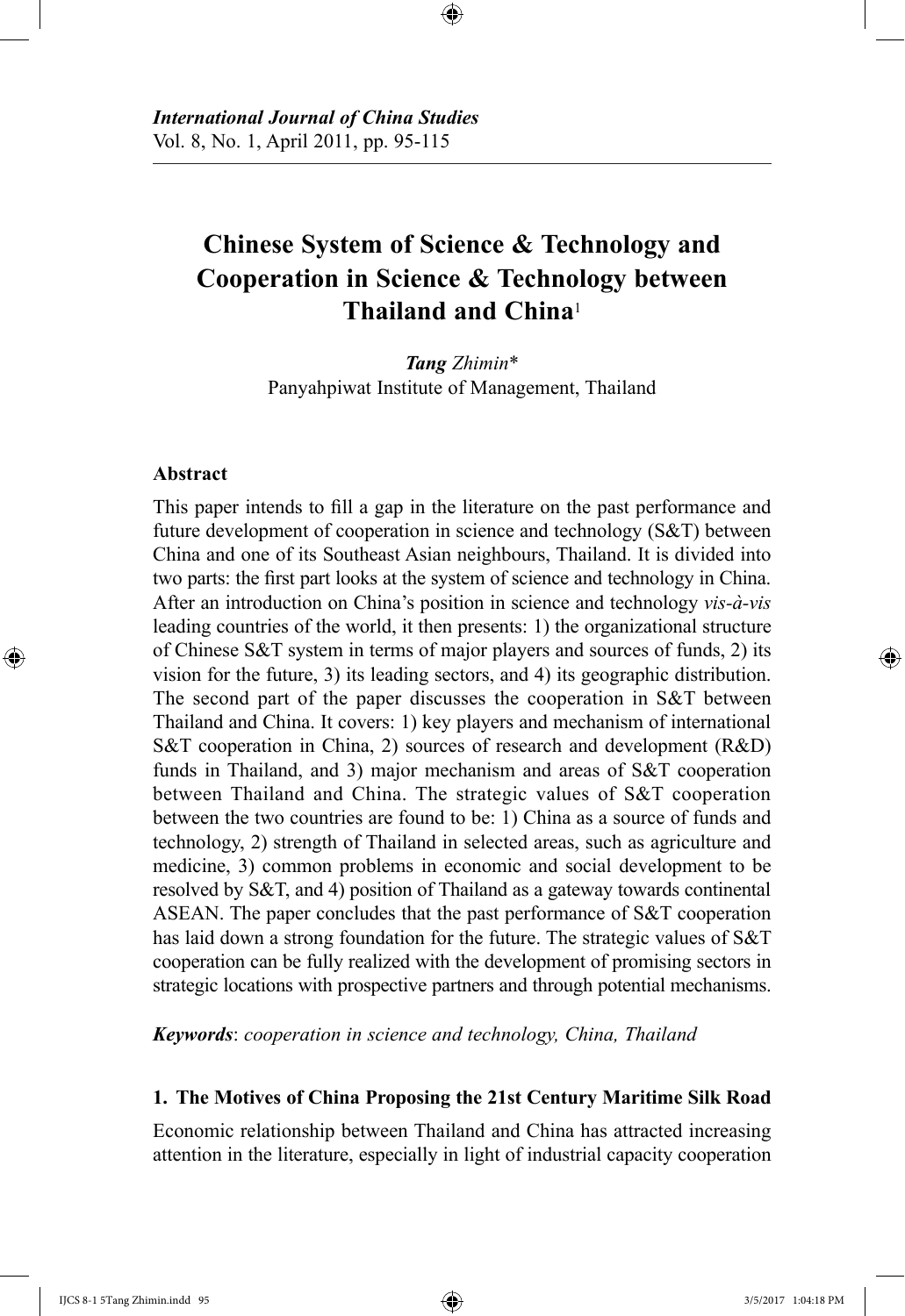between China and ASEAN and the Chinese One Belt One Road initiative. There is also increasing interest in the innovation capability of Chinese firms (Yip and McKern, 2016). One less covered area, however, is the cooperation in science and technology (S&T) between the two countries. This paper intends to fill this gap with an analysis on its past performance and suggestions for future development.

⊕

# **2. Part I: System of Science and Technology in China**

#### *2.1. China as a Rising Power in the World of S&T*

China is a rising power in the world of S&T. On the input side, it spent US\$220 billion or 2.1% of its gross domestic product (GDP) on R&D in 2015. According to a report by the Organisation for Economic Co-operation and Development (OECD), the size of China's R&D expenditure is second in the world in purchasing power parity (PPP) term and is expected to surpass the USA in 2019 (Figure 1). China also has the most R&D human resource in the world, with 1.52 million FTE (full time equivalent) R&D researchers (Table 1), even though its R&D researchers per 10,000 employment still lags behind leading countries in the world  $(CASTED, 2015).$ <sup>2</sup>

#### **Figure 1** Gross Expenditure on R&D of China





Source: *OECD Science, Technology and Industry Outlook 2014*.

⊕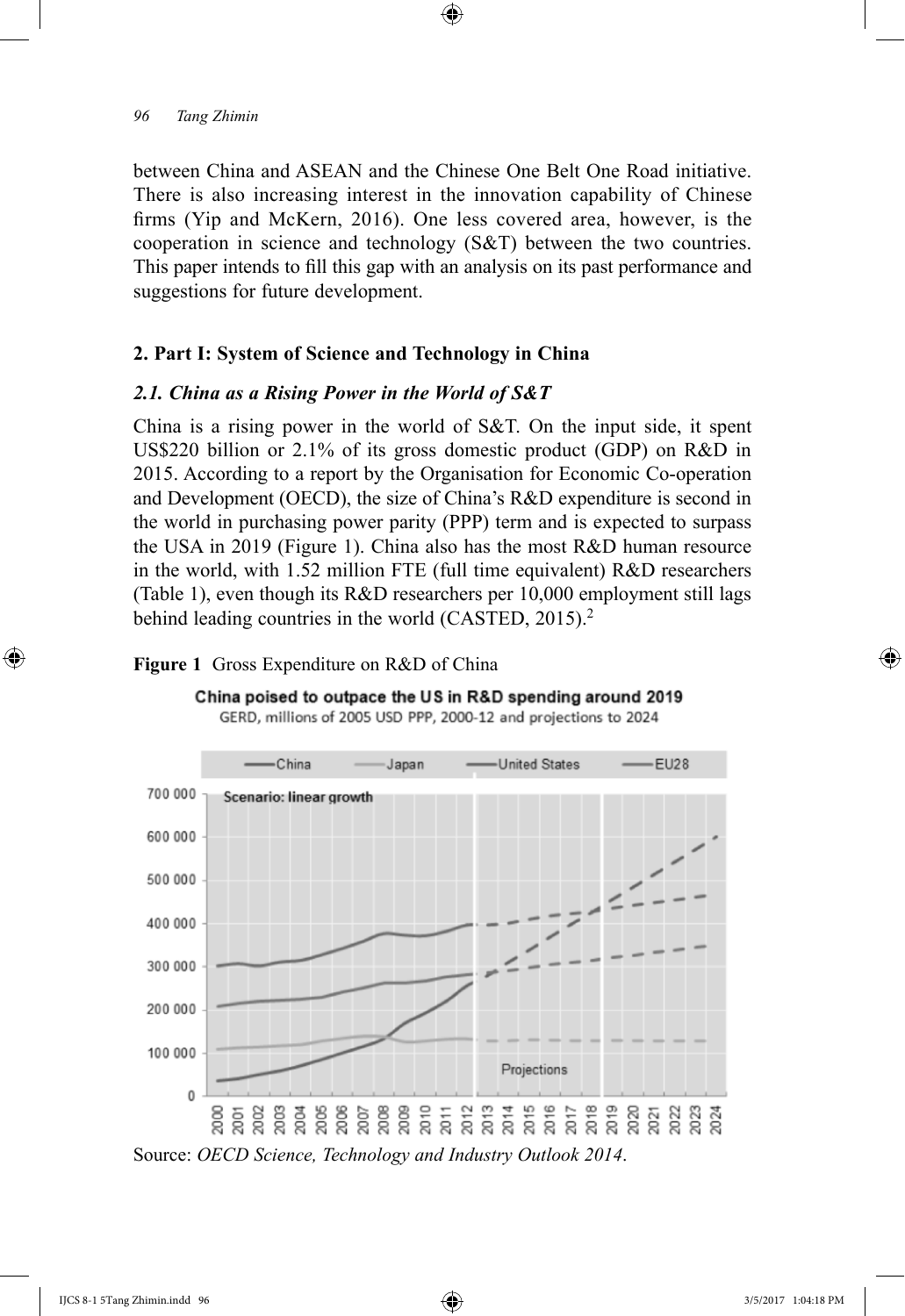| Country     | R&D Researcher<br>FTE (mil.) | R&D Researcher<br>$/10,000$ employment |  |  |
|-------------|------------------------------|----------------------------------------|--|--|
| China       | 1.52                         | 19.7                                   |  |  |
| <b>USA</b>  | 1.27                         | 87.4                                   |  |  |
| Japan       | 0.68                         | 104.7                                  |  |  |
| Russia      | 0.44                         | 62.2                                   |  |  |
| Germany     | 0.36                         | 84.2                                   |  |  |
| South Korea | 0.35                         | 134.9                                  |  |  |
| Thailand    | 0.06                         | 9.0                                    |  |  |

**Table 1** R&D Human Resource in China and Thailand\*

⊕

Note: \* 2014 figures, except for Thailand which is for year 2012. Source: *OECD Science, Technology and Industry Outlook 2014* and

Ministry of Science and Technology (MOST), Thailand.

On the output side, China is one of the frontrunners in terms of patent for invention and SCI (Science Citation Index). In 2015, it ranked among the top 2 in the world in SCI in seven subject areas (Agriculture, Chemistry, Computer, Engineering, Material Science, Mathematics and Pharmaceutical). It is also ranked No. 1 in terms of patent application and No. 2 in terms of patent granted among all countries for patents registered in China.<sup>3</sup>

#### *2.2. The Structure of Chinese S&T System*

The S&T system in China can be understood in terms of its major players and sources of funds.

#### *2.2.1. Major Players*

The major players in the S&T ecosystem spans from national and provincial level units, cross-unit platforms, to enterprises, universities and research institutes. At the national level, the top policy maker is "The Leading Group of National Science and Education" (国家科技教育领导小组), a cross ministry steering group chaired by the Prime Minister. While the Ministry of Science & Technology (MOST) (科技部), makes plans, issues policies and regulations on S&T of the civil side, the State Administration of S&T & Industry for National Defense (SASTIND) (国家国防科工局) plans and regulates R&D and related industry on the side of national defence.

Besides MOST and SASTIND, other ministries and commissions such as the Ministry of Education and Ministry of Industry & Information also manage  $S&T$  resources under their jurisdiction.<sup>4</sup> Other important

⊕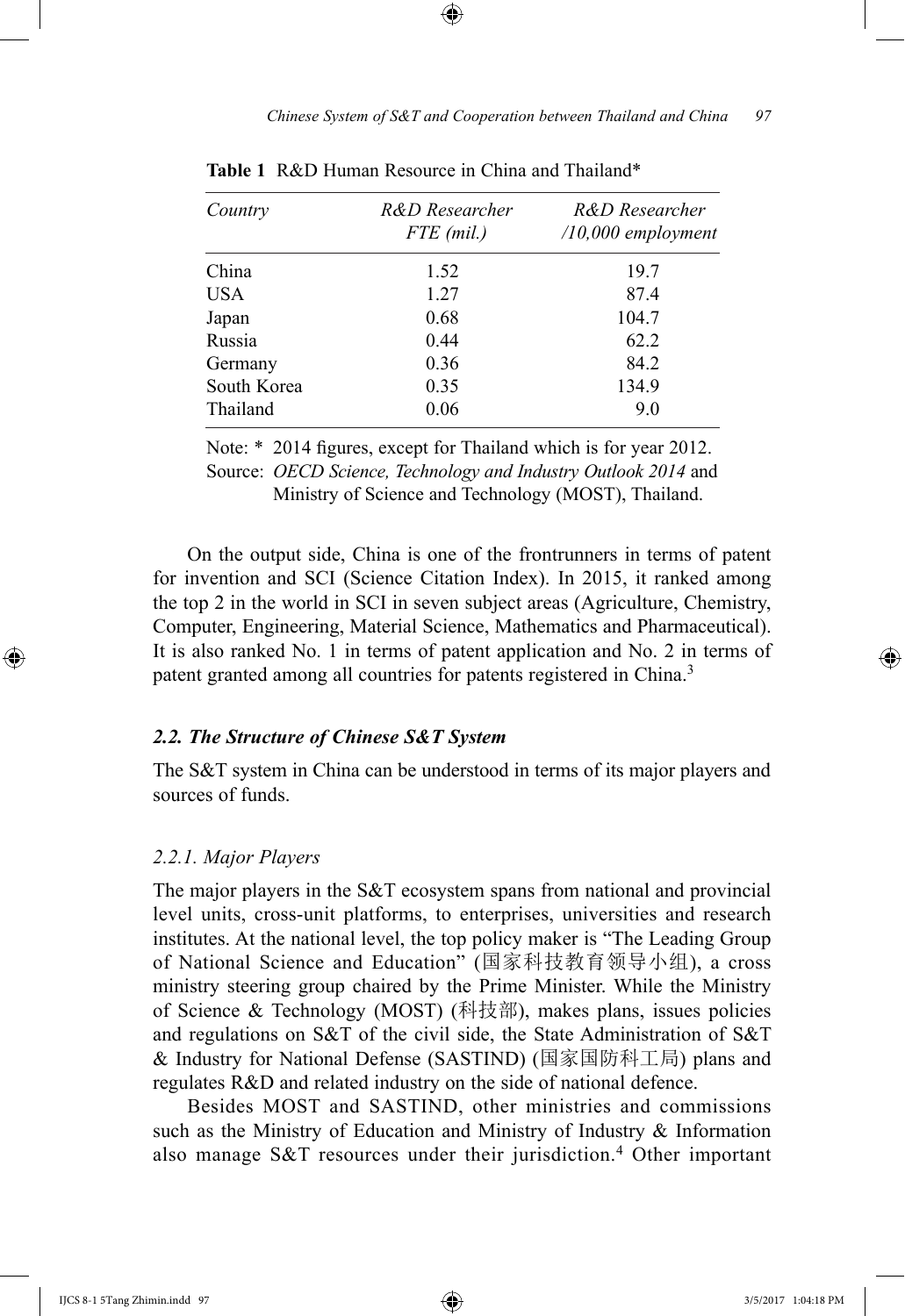organizations at the national level may also include the Chinese Academy of Science (CAS) (中国科学院), Chinese Academy of Engineering (CAE) (中 国工程院), and China Association of Science & Technology (CAST) (中国科 协). The CAS which plays a very important role in S&T cooperation between Thailand and China is China's highest academic body in science, with 12 local academies and  $114$  research institutes.<sup>5</sup> The CAE, on the other hand, is the highest honorary and consulting body for engineering. Similar to CAS, it has a fellow (院士) system. However it does not have its own research institutes. The CAST is a public organization for S&T workers in China.

⊕

Most national level organizations have their subordinate units at the provincial and local level, such as the Department of S&T at provincial and municipal levels reporting to MOST, and local academies of CAS. At the grassroots level, S&T resources are distributed in three groups: (1) stateowned universities, research institutes reporting to MOST, SASTIND, other ministries and commissions, CAS, provincial or local governments, (2) stateowned enterprises especially those qualified as High  $\&$  New Technology Enterprises (HNTE), $6$  (3) the private sector: private universities, private research institutes and private firms that qualified as HNTE.

Some enterprises, universities and research institutes are certified to set up cross unit platforms such as State Key Laboratory (国家重点实验室) for R&D activities and State Incubator (国家级孵化器) for turning innovation into business startup. Another kind of platform is the State High & New Technology (HNT) Industry Development Zone (国家高新技术产业开发区) set up by provincial or local governments, where special policy incentives are given to qualified HNT firms.

#### *2.2.2. Sources of Funds*

⊕

There used to be two major sources of funds for R&D at the national level: a) various funds from the S&T Plan of MOST (科技部科技计划) (Table 2), and b) "National Natural Science Foundation" (NNSF) (国家自然科学基金) (Table 3).

In 2015, these funds were consolidated into a system of five categories, namely: (1) National Natural Science Foundation (国家自然科学基金), (2) State S&T Special Program (国家科技重大专项), (3) State Key R&D Plan (国家重点研发计划), (4) Technology Innovation Guidance Special Program (技术创新引导专项), and (5) Base & Talent Special Program (基 地和人才专项).<sup>7</sup>

Other sources of funds include: departments of the central government beside MOST, provincial and local governments, self-raised funds by universities, research institutes and enterprises, as well as foreign funds from international projects.

↔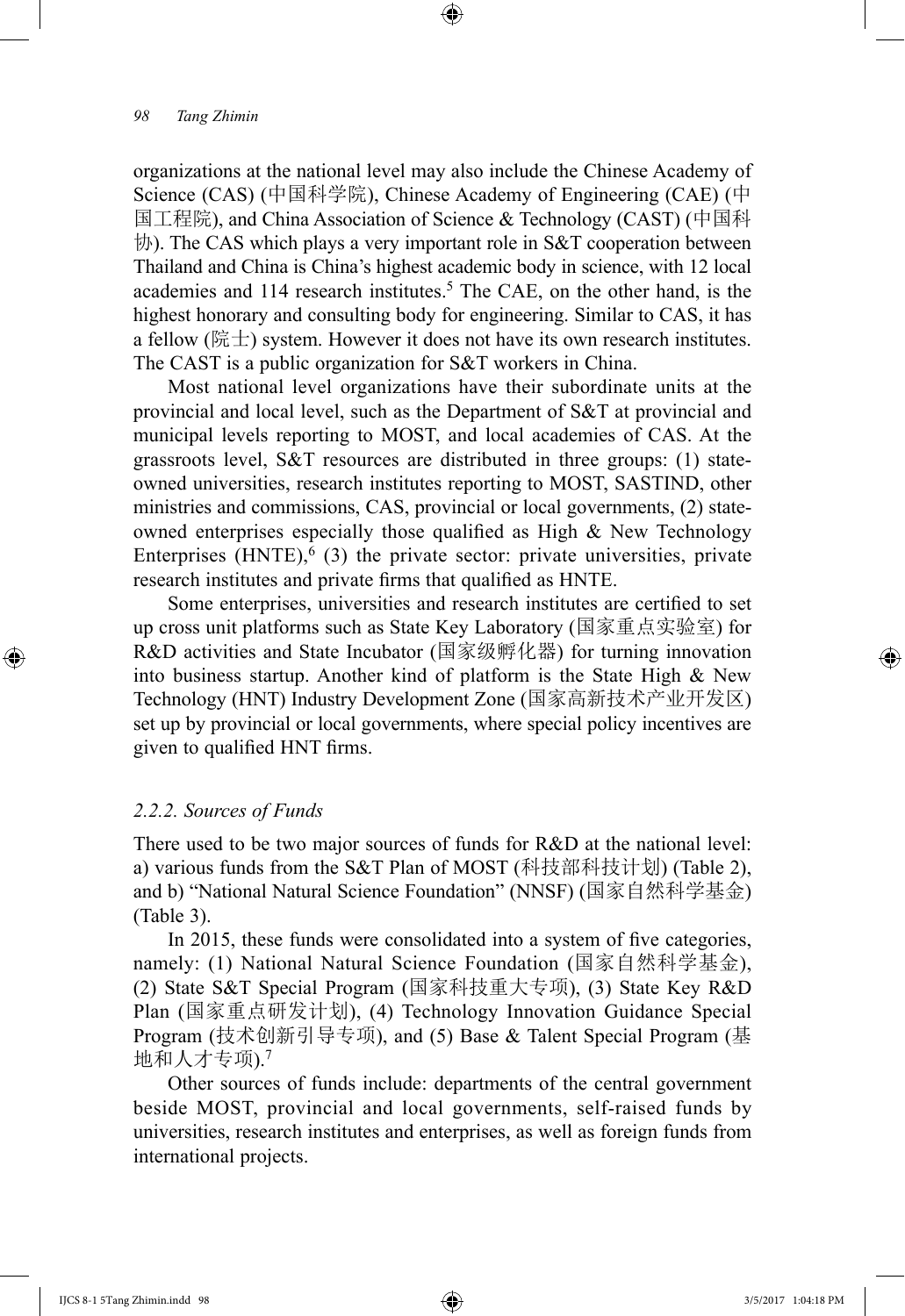| Category                              | Program                                                                                                                                                                                                                                                                                                                                                                                                                                                                                                                                                                                          |
|---------------------------------------|--------------------------------------------------------------------------------------------------------------------------------------------------------------------------------------------------------------------------------------------------------------------------------------------------------------------------------------------------------------------------------------------------------------------------------------------------------------------------------------------------------------------------------------------------------------------------------------------------|
| <b>State Program</b>                  | 国家科技重大专项 State S&T Major Project<br>国家重点基础研究发展计划 (973) State Basic Research<br>Program (973)<br>国家高技术研究发展计划 (863) State High Technology<br>Research and Development Program (863)<br>国家科技支撑计划 The State Key Technology R&D<br>Program<br>国家国际科技合作计划 State International S&T<br>Cooperation                                                                                                                                                                                                                                                                                                       |
| Policy Guidance<br>Program            | 星火计划 Spark Program (rural development)<br>火炬计划 Torch Program (commercialization)<br>国家重点新产品计划 State Key New Product Program<br>国家软科学研究计划 State Soft Science Research<br>Program                                                                                                                                                                                                                                                                                                                                                                                                                  |
| S&T Innovation<br><b>Base Program</b> | 国家(重点)实验室 State Key Laboratory<br>国家科技基础条件平台 State ST Basic Platform<br>国家工程技术研究中心 State Engineering Technology<br><b>Research Centers</b>                                                                                                                                                                                                                                                                                                                                                                                                                                                       |
| Other Special<br>Funds                | 科技型中小企业技术创新基金 S&T Oriented SME<br>Technology Innovation Fund<br>科研院所技术开发研究专项资金 Technology<br>Development Fund for Research Institute<br>农业科技成果转化资金 Fund for Application of<br>Research Findings in Agriculture<br>科技富民强县专项行动计划 Specific Project for Enrich-<br>ing People and Strengthening County Economy with ST<br>科技基础性工作专项 Specific Project for S&T<br>Infrastructure<br>国家磁约束核聚变能发展研究 State Research on<br>Magnetic Confinement Fusion<br>国家重大科学仪器设备开发专项 State Special Project<br>for Key Scientific Instrument & Equipment<br>科技惠民计划 Special Funds for S&T Program of Public<br>Wellbeing |

**Table 2** Structure of Funding in the S&T Plan of MOST

Source: S&T Plan of MOST, China.

 $\bigoplus$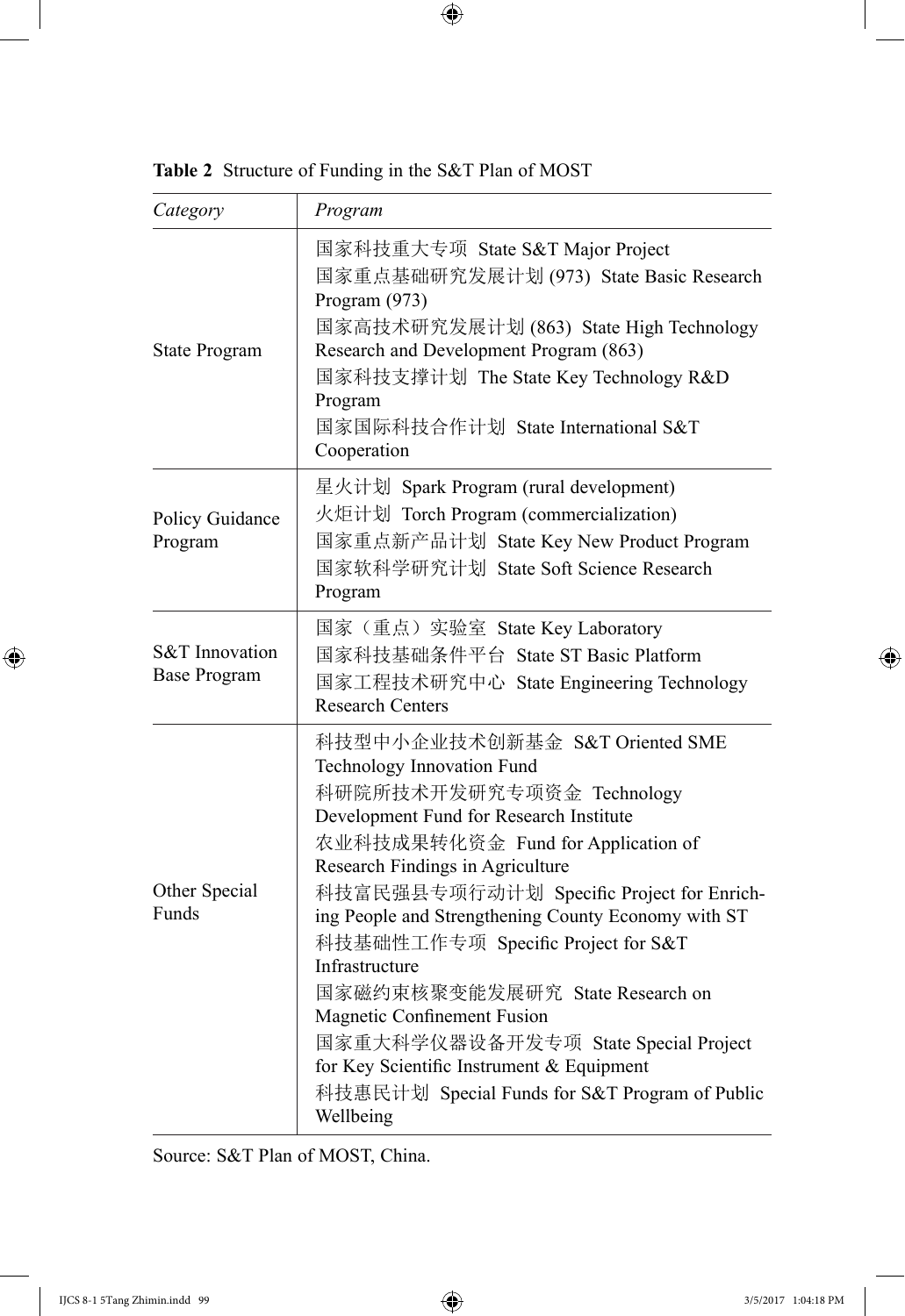| Program                                       | No. of<br>Projects |
|-----------------------------------------------|--------------------|
| 面上项目 General Project                          | 16709              |
| 重点项目 Key Project                              | 625                |
| 重大项目 Big Project                              | 20                 |
| 重大研究计划项目 Big Research Plan                    | 420                |
| 重点国际(地区)合作研究项目 Key International Cooperation  | 105                |
| 人才项目系列的青年科学基金项目 Youth Science Foundation      | 16155              |
| 地区科学基金项目 Regional Science Foundation          | 2829               |
| 优秀青年科学基金项目 Excellent Youth Science Foundation | 400                |
| 国家杰出青年科学基金项目 State Distinguished Youth        | 198                |
| 创新研究群体项目 Innovation Group                     | 38                 |
| 海外及港澳学者合作研究基金项目 Oversea Scholar               | 136                |
| 国家重大科研仪器研制项目 State Key Equipment              | 5                  |
| 联合基金项目 Joint Foundation                       | 580                |
| 外国青年学者研究基金项目 Foreign Youth Foundation         | 107                |
| 国际(地区)组织间合作交流项目 International Organizations   | 384                |

#### **Table 3** Structure of National Natural Science Foundation (NNSF)

⊕

Source: National Natural Science Foundation (NNSF), China 2013.

#### *2.3. The Vision for the Future*

It is interesting to note how the above mentioned policy makers and practitioners in Chinese S&T system would view its future direction. Such a vision for the future is laid out in two important policy documents.

The first document is the State Council "Outline of National Mid & Long Term Development Plan for S&T 2006-2020" (国家中长期科学和技术发 展规划纲要) published in 2006. It sets out 11 main areas (e.g. energy, water and mineral resources), 13 major programs (e.g. core electronic devices, highend generic chips and basic software), and 8 cutting-edge technologies (e.g. biotechnology and information technology) (Table 4) for S&T development in China.

The second is the one recently issued by the Central Committee of CPC and State Council in 2016: "Outline of National Strategy for Innovation Driven Development (国家创新驱动发展战略纲要)". It envisages a three step development strategy with three milestones: to build China as an "innovation oriented country" in 2020, a "leading innovation oriented country" in 2030 and a "world power of S&T innovation" in 2050 (Table 5).

⊕

↔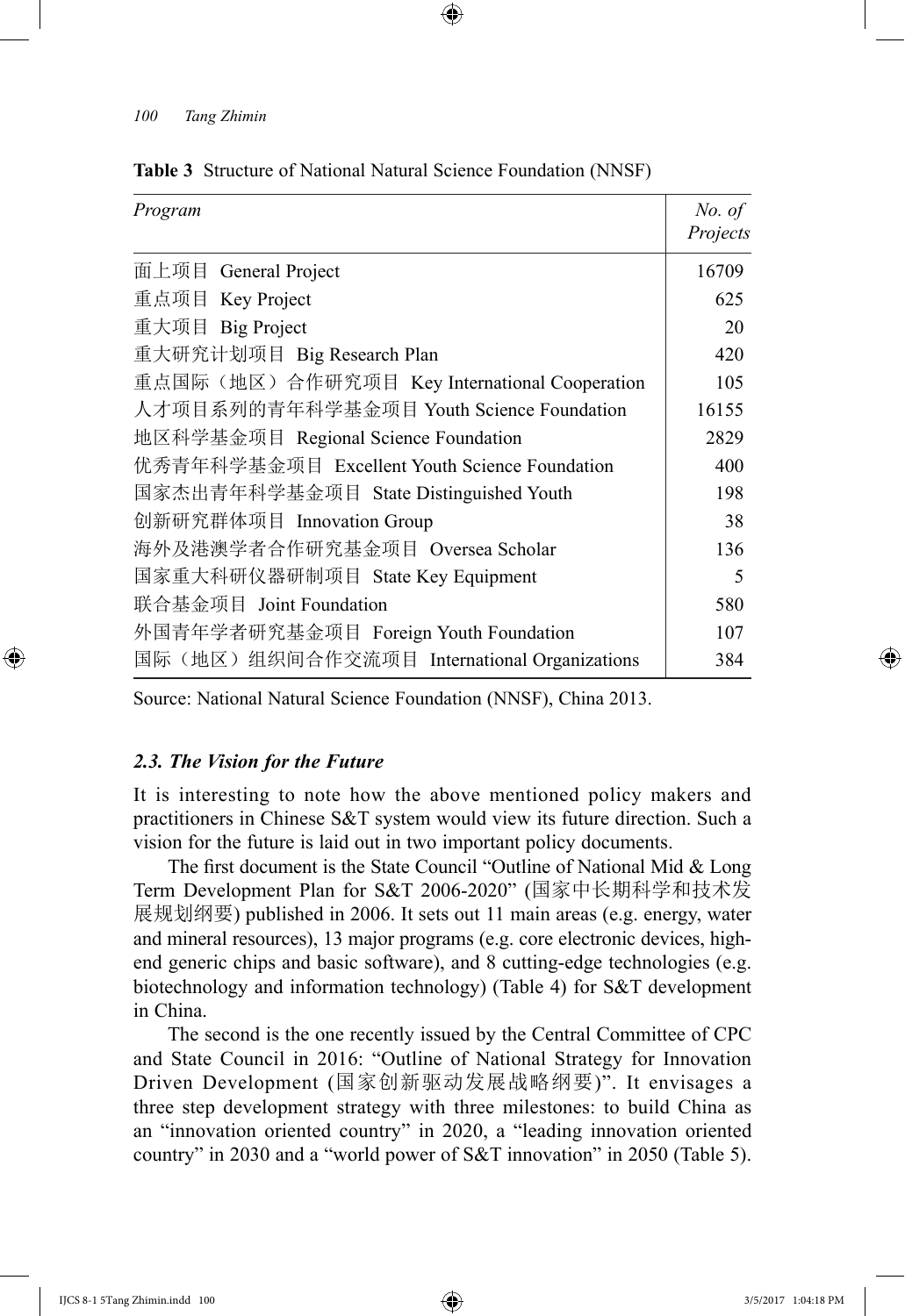| Table 4 Main Areas, Major Programs, and Technology in |
|-------------------------------------------------------|
| Development Plan for S&T 2006-2020                    |

| 11 Main Areas  | 1) 能源 Energy<br>2) 水和矿产资源 Water and Mineral Resources<br>3) 环境 Environment<br>4) 农业 Agriculture<br>5) 制造业 Manufacturing Industry<br>6) 交通运输业 Transportation Sector<br>7) 信息产业及现代服务业 Information Industry and Modern<br>Service Industry<br>8) 人口与健康 Population and Health<br>9) 城镇化与城市发展 Urbanization and City Development<br>10) 公共安全 Public Security<br>11) 国防 National Defense |  |  |  |
|----------------|-----------------------------------------------------------------------------------------------------------------------------------------------------------------------------------------------------------------------------------------------------------------------------------------------------------------------------------------------------------------------------------|--|--|--|
|                | 1) 核高基 Core Electronic Devices, High-end Generic Chips<br><b>Basic Software</b>                                                                                                                                                                                                                                                                                                   |  |  |  |
|                | 2) 大规模集成电路装备 Super Large-scale Integrated Circuit<br>3) 新一代宽带移动通信 Next Generation Broadband Mobile                                                                                                                                                                                                                                                                                |  |  |  |
|                | Telecommunication                                                                                                                                                                                                                                                                                                                                                                 |  |  |  |
|                | 4) 高档数控机床制造技术 High-end Numerically Controlled<br>Machine Tools                                                                                                                                                                                                                                                                                                                    |  |  |  |
|                | 5) 大型油气煤层开发 Development of Large Oil-gas Fields &                                                                                                                                                                                                                                                                                                                                 |  |  |  |
| 13 Major       | Coal-bed Methane<br>6) 大型核电站 Large Advanced Reactor Nuclear Power Station                                                                                                                                                                                                                                                                                                         |  |  |  |
| Programs       | 7) 水体污染治理 Water Body Contamination Control and                                                                                                                                                                                                                                                                                                                                    |  |  |  |
|                | Treatment                                                                                                                                                                                                                                                                                                                                                                         |  |  |  |
|                | 8) 转基因生物新品种培育 New Genetically Modified Varieties<br>9) 重大新药创制 Major New Drugs Discovery                                                                                                                                                                                                                                                                                           |  |  |  |
|                | 10) 重大传染病防治 Prevention and Treatment of Major                                                                                                                                                                                                                                                                                                                                     |  |  |  |
|                | <b>Infectious Diseases</b>                                                                                                                                                                                                                                                                                                                                                        |  |  |  |
|                | 11) 大型飞机 Large Passenger Aircrafts<br>12) 高分辨率对地观测系统 High Resolution Earth Observation                                                                                                                                                                                                                                                                                            |  |  |  |
|                | Systems                                                                                                                                                                                                                                                                                                                                                                           |  |  |  |
|                | 13) 载人航天与探月工程 Manned Space Flights & Moon Probe                                                                                                                                                                                                                                                                                                                                   |  |  |  |
|                | 1) 生物技术 Biotechnology                                                                                                                                                                                                                                                                                                                                                             |  |  |  |
|                | 2) 信息技术 Information Technology<br>3) 新材料技术 Advanced Materials Technology                                                                                                                                                                                                                                                                                                          |  |  |  |
| 8 Cutting-edge | 4) 先进制造技术 Advanced Manufacturing Technology                                                                                                                                                                                                                                                                                                                                       |  |  |  |
| Technologies   | 5) 先进能源技术 Advanced Energy Technology                                                                                                                                                                                                                                                                                                                                              |  |  |  |
|                | 6) 海洋技术 Marine Technology                                                                                                                                                                                                                                                                                                                                                         |  |  |  |
|                | 7) 激光技术 Laser Technology                                                                                                                                                                                                                                                                                                                                                          |  |  |  |
|                | 8) 空天技术 Aerospace Technology                                                                                                                                                                                                                                                                                                                                                      |  |  |  |

Source: State Council: Outline of National Mid & Long Term Development Plan for S&T 2006-2020.

 $\bigoplus$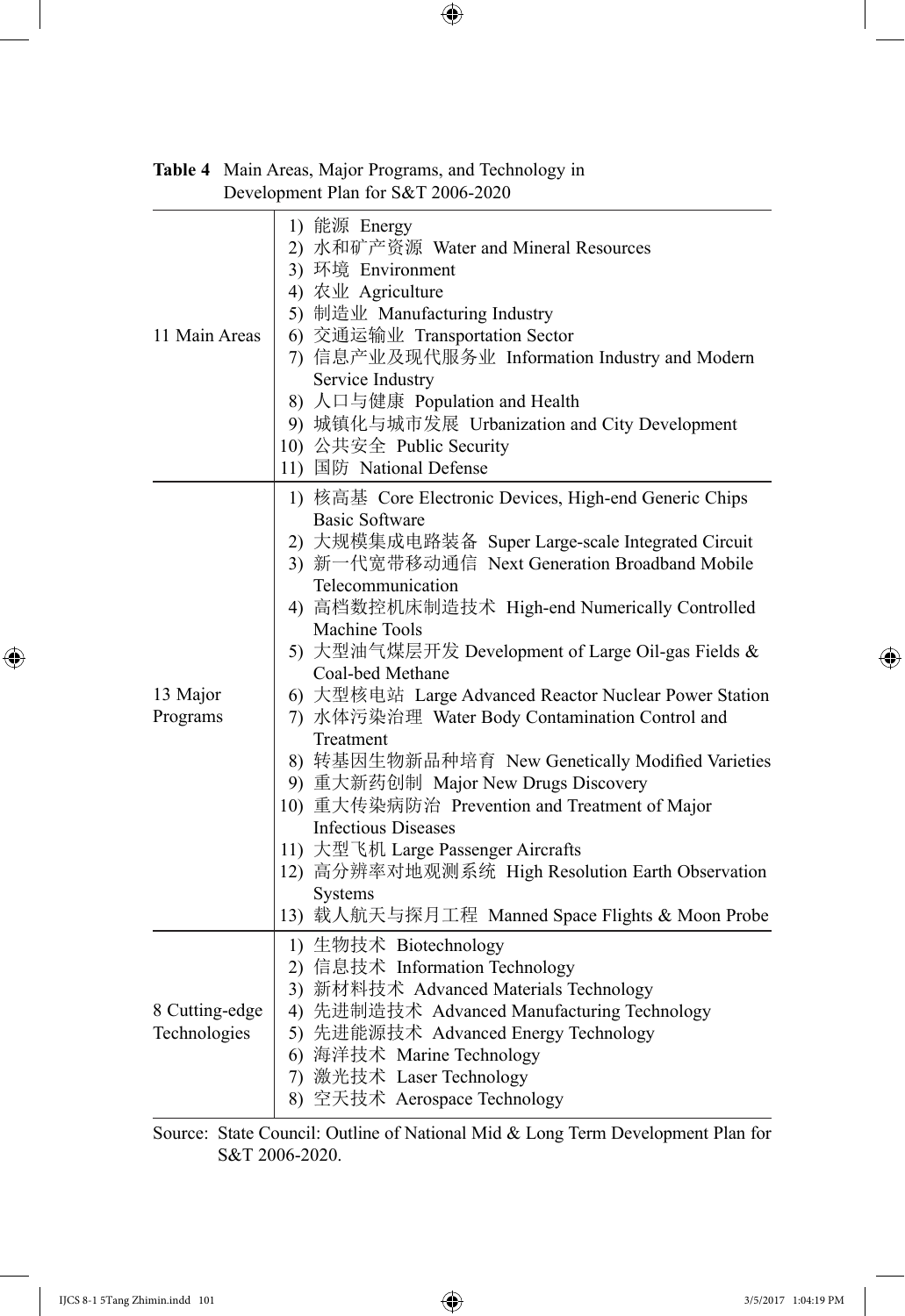| Year | Milestone                                | Target                                                                                                                                                                      |
|------|------------------------------------------|-----------------------------------------------------------------------------------------------------------------------------------------------------------------------------|
| 2020 | Innovation oriented<br>country           | A few industries in mid to high value chain<br>R&D 2.5% of GDP, S&T contribution $>60\%$<br>Knowledge intensive service 20% GDP<br>Independent innovation of key technology |
| 2030 | A leading innovation<br>oriented country | Main industries in mid to high value chain<br>S&T from follow-up, going side by side to<br>leading<br>$R&D$ 2.8% of GDP                                                     |
| 2050 | A world power of<br>S&T innovation       | Leading in $S&T$ and national defence<br>World leading universities, research<br>institutes and innovative companies                                                        |

⊕

**Table 5** Three Step Development Milestone of S&T in China

Source: Central Committee of CPC and State Council (2016), Outline of National Strategy for Innovation Driven Development.

# *2.4. Leading Sectors of S&T in China*

China is a very unique country in S&T development. While the government expects only a few of its industries to be in the mid to high position of the value chain by 2020 in the national strategy discussed earlier, China does have quite a few world class S&T achievements. Besides the country is very quick to absorb and adept western technology in the context of the developing world. Both features make cooperation with China in S&T attractive for other developing countries like Thailand.

China's world class achievement is well summarized in a recent speech by President Xi Jinping in the national  $S&T$  innovation forum.<sup>8</sup> In the speech he named 10 "World Class Achievements in Basic Science" (e.g. "theory of continental origin of oil" and "artificially synthesized bovine insulin") and 13 "Breakthroughs in Technology & Engineering" (e.g. "atomic & hydrogen bomb, and satellite" and "supper hybrid rice") (Table 6).

The large treasury of S&T achievements in China could be discovered in the following database: (a) the list of five state S&T awards (国家最高 科学技术奖), e.g. "State Natural Science Award", and "State Technological Innovation Award";<sup>9</sup> (b) database of achievements in the S&T plan of MOST, which records the achievement in the funding through the S&T plan as discussed above, classified by subject areas; $^{10}$  and (c) database of national S&T commercialization projects listed in industrial sectors.<sup>11</sup>

⊕

↔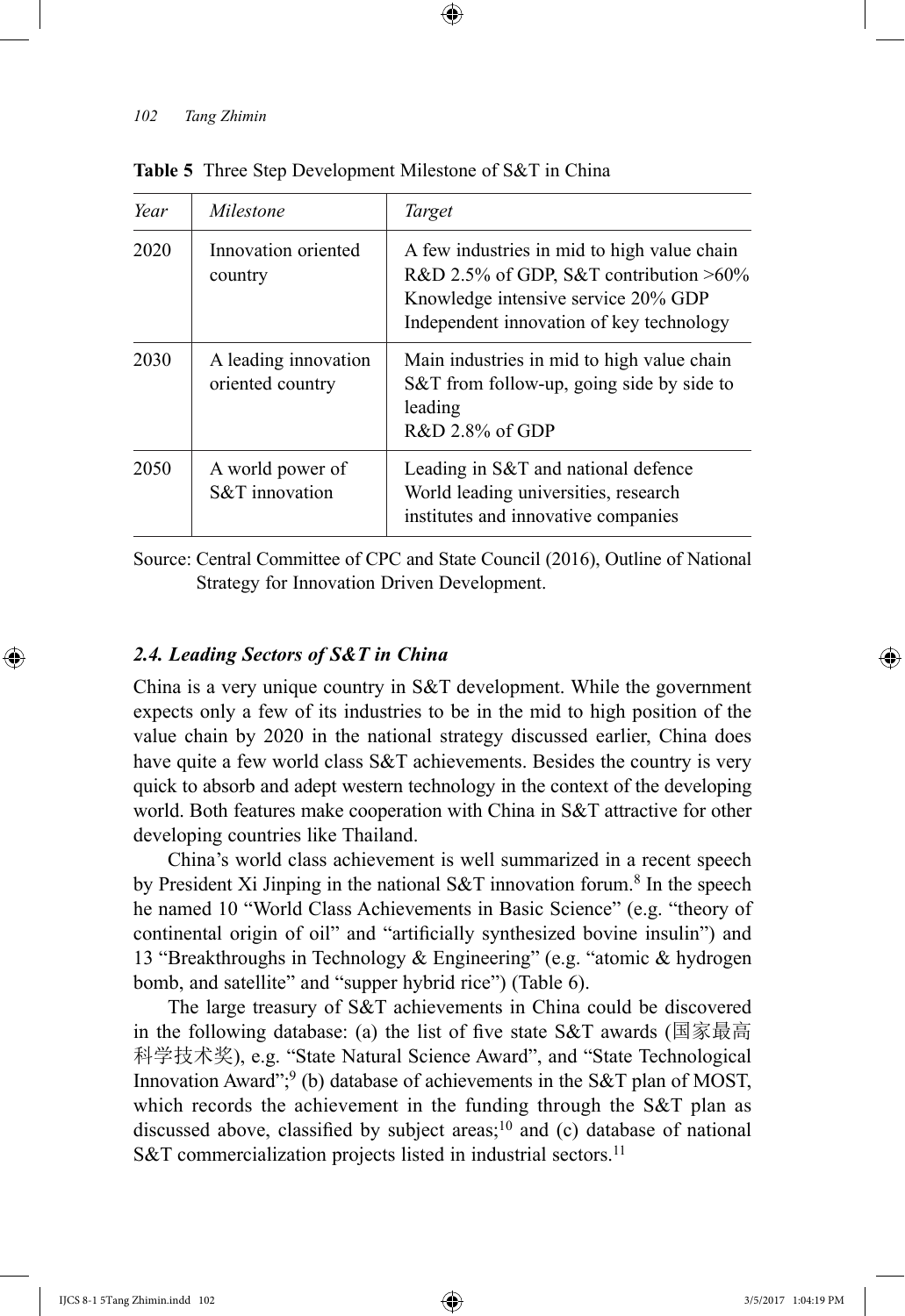|  |  |  |  |  | Table 6 World Class Achievements and Breakthrough in S&T in China |  |  |  |  |
|--|--|--|--|--|-------------------------------------------------------------------|--|--|--|--|
|--|--|--|--|--|-------------------------------------------------------------------|--|--|--|--|

 $\textcircled{\scriptsize{+}}$ 

| <b>World Class</b><br>Achievement<br>in Basic<br>Science (10) | Theory of continental origin of oil 陆相成油理论<br>Artificially synthesized bovine insulin 人工合成牛胰岛素<br>Theory of several complex variables 多复变函数论<br>High temperature superconductivity 高温超导<br>Neutrino Physics 中微子物理<br>Quantum anomalous Hall effect 量子反常霍尔效应<br>Nanotechnology 纳米科技<br>Stem-cell research 干细胞研究<br>Biomarkers for early diagnosis of cancer 肿瘤早期诊断<br>标志物                                                |
|---------------------------------------------------------------|-------------------------------------------------------------------------------------------------------------------------------------------------------------------------------------------------------------------------------------------------------------------------------------------------------------------------------------------------------------------------------------------------------------------------|
|                                                               | Human genome sequencing 人类基因组测序                                                                                                                                                                                                                                                                                                                                                                                         |
| Breakthrough<br>in Technology<br>& Engineering<br>(13)        | Atomic & hydrogen bomb, satellite 两弹一星<br>Supper hybrid rice 超级杂交水稻<br>Chinese-character laser phototypesetting 汉字激光照排<br>High-performance computer 高性能计算机<br>Three Gorges Project 三峡工程<br>Manned space flight 载人航天<br>Lunar exploration 探月工程<br>Mobile communication 移动通信<br>Quantum communication 量子通讯<br>Beidou navigation 北斗导航<br>Manned deep submergence 载人深潜<br>High-speed railways 高速铁路<br>Aircraft carrier 航空母舰 |

Source: Xi Jinping, "Strive for Building a World S&T Power" (为建设世界科技 强国而奋斗), Speech delivered on the National S&T Innovation Forum on 30 May 2016.

# *2.5. Geographic Distribution of S&T Resource in China*

S&T resources in China, however, are unequally distributed geographically. For example, the top five provincial units (Guangdong, Jiangsu, Zhejiang, Shandong and Beijing) account for 51% of R&D personnel in the country (Table 7). The top five provincial units (Guangdong, Beijing, Jiangsu, Shanghai and Zhejiang) account for 54% of patent invention in the country.<sup>12</sup> These provincial units also accounted for the highest R&D expenditure in China (Table 8).

⊕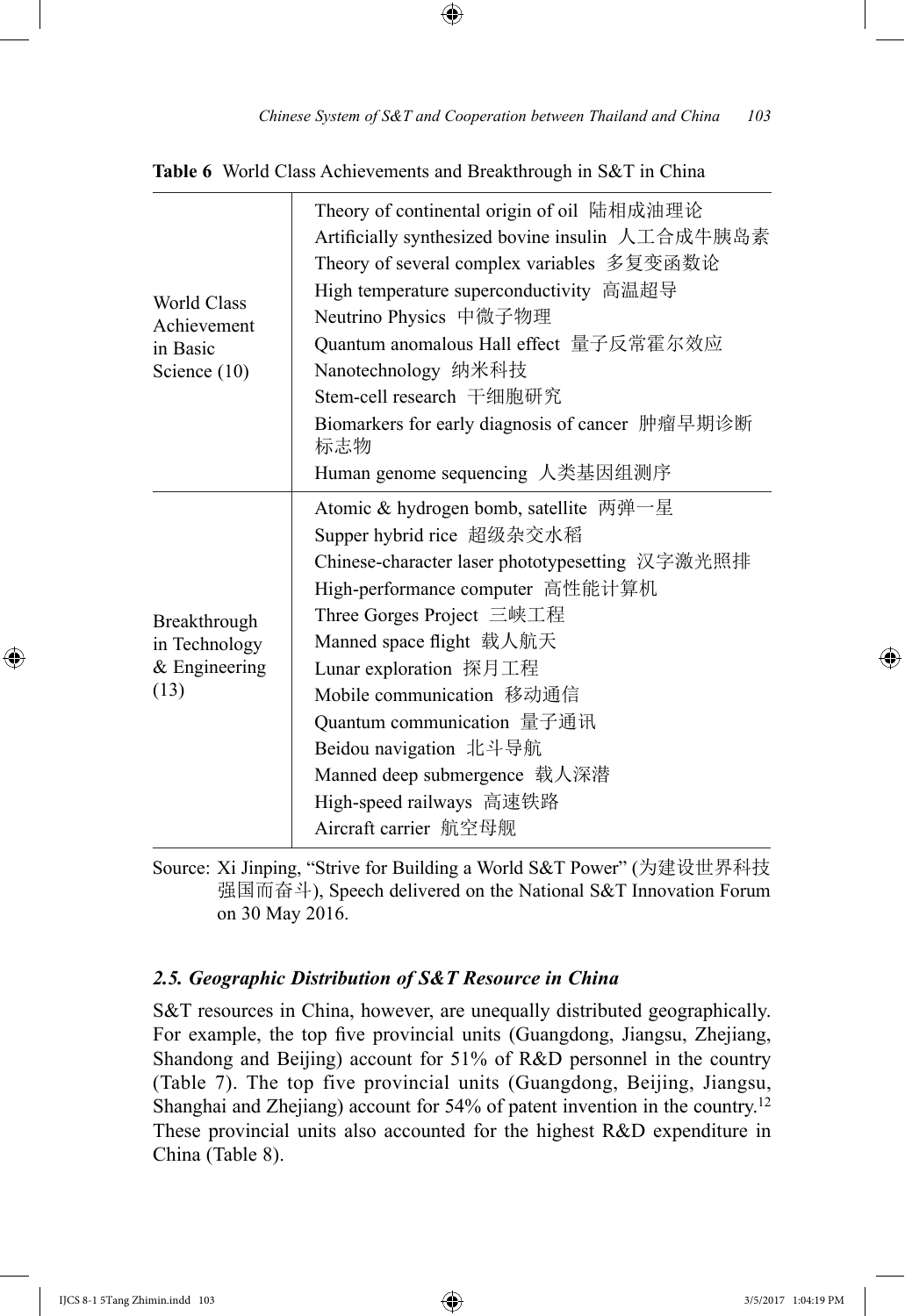| Provincial Unit | R&D<br>Personnel 1000 | Provincial Unit    | R&D<br>Personnel 1000 |
|-----------------|-----------------------|--------------------|-----------------------|
| 广东 Guangdong    | 501.7                 | 黑龙江 Heilongjiang   | 62.7                  |
| 江苏 Jiangsu      | 466.2                 | 重庆 Chongqing       | 52.6                  |
| 浙江 Zhejiang     | 311.0                 | 山西 Shanxi          | 49.0                  |
| 山东 Shandong     | 279.3                 | 吉林 Jilin           | 48.0                  |
| 北京 Beijing      | 242.2                 | 江西 Jiangxi         | 43.5                  |
| 上海 Shanghai     | 165.8                 | 广西 Guangxi         | 40.7                  |
| 河南 Henan        | 152.3                 | 内蒙古 Inner Mongolia | 37.3                  |
| 湖北 Hubei        | 133.1                 | 云南 Yunnan          | 28.5                  |
| 福建 Fujian       | 122.5                 | 甘肃 Gansu           | 25.0                  |
| 安徽 Anhui        | 119.3                 | 贵州 Guizhou         | 23.9                  |
| 四川 Sichuan      | 109.7                 | 新疆 Xinjiang        | 15.8                  |
| 湖南 Hunan        | 103.4                 | 宁夏 Ningxia         | 8.2                   |
| 天津 Tianjin      | 100.2                 | 海南 Hainan          | 7.0                   |
| 辽宁 Liaoning     | 94.9                  | 青海 Qinghai         | 4.8                   |
| 陕西 Shaanxi      | 93.5                  | 西藏 Tibet           | 1.2                   |
| 河北 Hebei        | 89.5                  | <b>TOTAL</b>       | 3532.8                |

Source: MOST 2015, China Science and Technology Statistics Data Book 2014.

| Provincial Unit | R&D exp.<br>(billion RMB) | Provincial Unit    | R&D exp.<br>(billion RMB) |
|-----------------|---------------------------|--------------------|---------------------------|
| 江苏 Jiangsu      | 148.7                     | 重庆 Chongqing       | 17.7                      |
| 广东 Guangdong    | 144.4                     | 黑龙江 Heilongjiang   | 16.5                      |
| 北京 Beijing      | 118.5                     | 山西 Shanxi          | 15.5                      |
| 山东 Shandong     | 117.6                     | 江西 Jiangxi         | 13.6                      |
| 浙江 Zhejiang     | 81.7                      | 吉林 Jilin           | 12.0                      |
| 上海 Shanghai     | 77.7                      | 内蒙古 Inner Mongolia | 11.7                      |
| 湖北 Hubei        | 44.6                      | 广西 Guangxi         | 10.8                      |
| 辽宁 Liaoning     | 44.6                      | 云南 Yunnan          | 8.0                       |
| 天津 Tianjin      | 42.8                      | 甘肃 Gansu           | 6.7                       |
| 四川 Sichuan      | 40.0                      | 贵州 Guizhou         | 4.7                       |
| 河南 Henan        | 35.5                      | 新疆 Xinjiang        | 4.6                       |
| 安徽 Anhui        | 35.2                      | 宁夏 Ningxia         | 2.1                       |
| 陕西 Shaanxi      | 34.3                      | 海南 Hainan          | 1.5                       |
| 湖南 Hunan        | 32.7                      | 青海 Qinghai         | 1.4                       |
| 福建 Fujian       | 31.4                      | 西藏 Tibet           | 0.2                       |
| 河北 Hebei        | 28.2                      | <b>TOTAL</b>       | 1184.7                    |

# **Table 8** R&D Expenditure by Provincial Units in China

Source: MOST 2015, China Science and Technology Statistics Data Book 2014.

 $\bigoplus$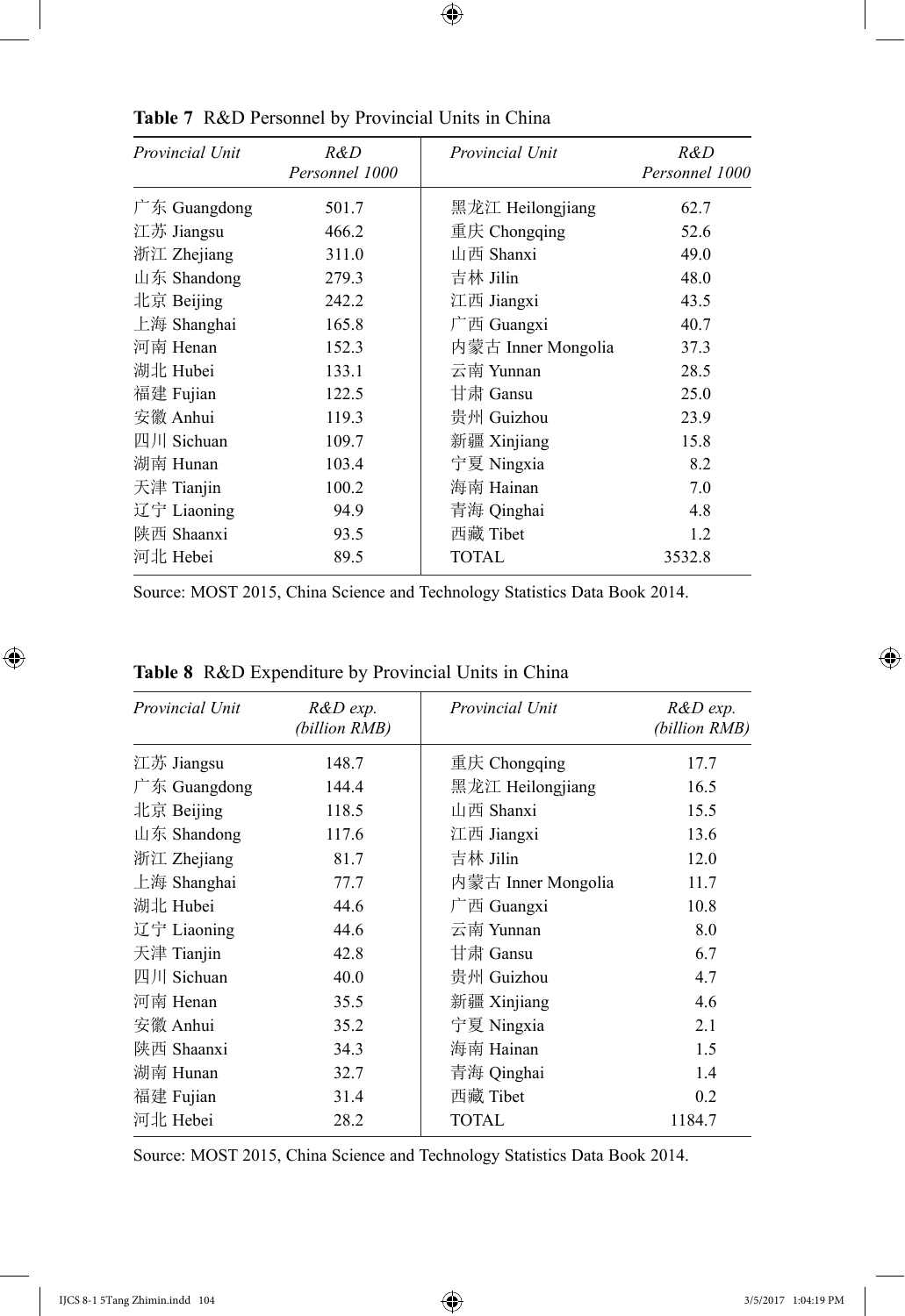Each provincial unit, however, has its unique potential for S&T cooperation with Thailand. It could be discovered through the three database mentioned above: (a) the list of national S&T award winner in provincial units, (b) database of achievements in the S&T plan of MOST, classified in provincial units, (c) database of national S&T commercialization projects listed in provincial units, plus (d) list of HNT development zone & HNT enterprise in provincial units (see more information on HNT in Appendix B).

⊕

#### **3. Part II: Cooperation in S&T between Thailand and China**

# *3.1. Key Players and Mechanism of International S&T Cooperation in China*

China's position of S&T at the global stage is also strengthened by its active involvement in international S&T cooperation.

At the national level, international S&T cooperation of China is led by the Department of International Cooperation (DIC) of the Ministry of Science and Technology (MOST) (科技部合作司) and a semi-government body called the China S&T Exchange Center (CSTEC) (中国科学技术交流中心). The cooperation is carried out through two major mechanisms: funding and international cooperation base.

The major funding come through the "State International S&T Cooperation Program" (国家国际科技合作专项) of MOST. The program supported 410 projects with a total budget of RMB5 billion in 2013.<sup>13</sup> Another important source of fund is the "National Natural Science Foundation" (NNSF) (国家自然科学基金). For example in 2013, it supported 105 projects in the program of "Key International Cooperation" (重点国际 (地 区) 合作研究项目), 136 projects in the program of "Research Foundation for Oversea Scholar" (海外及港澳学者合作研究基金项目), 107 projects in the program of "Foreign Young Scholar Foundation" (外国青年学者研究基 金项目), and 384 projects in the program of "Cooperation with International Organizations" (国际(地区)组织间合作交流项目).<sup>14</sup> There is also an annual "International S&T Cooperation Award" (国际科学技术合作奖) among the five prestigious state awards for science and technology.<sup>15</sup>

Another important mechanism is the "International S&T Cooperation Base" established by local governments, enterprises, universities and research institutes and certified by MOST. They include the "International Innovation Park" (国际创新园), "International Joint Research Center" (国际联合研究 中心), "International Technology Transfer Center" (国际技术转移中心), and "International S&T Cooperation Demonstration Base" (示范型国际科技合 作基地) (Table 9). These bases provide space, lab  $\&$  equipment and serve as platforms for international cooperation.

⊕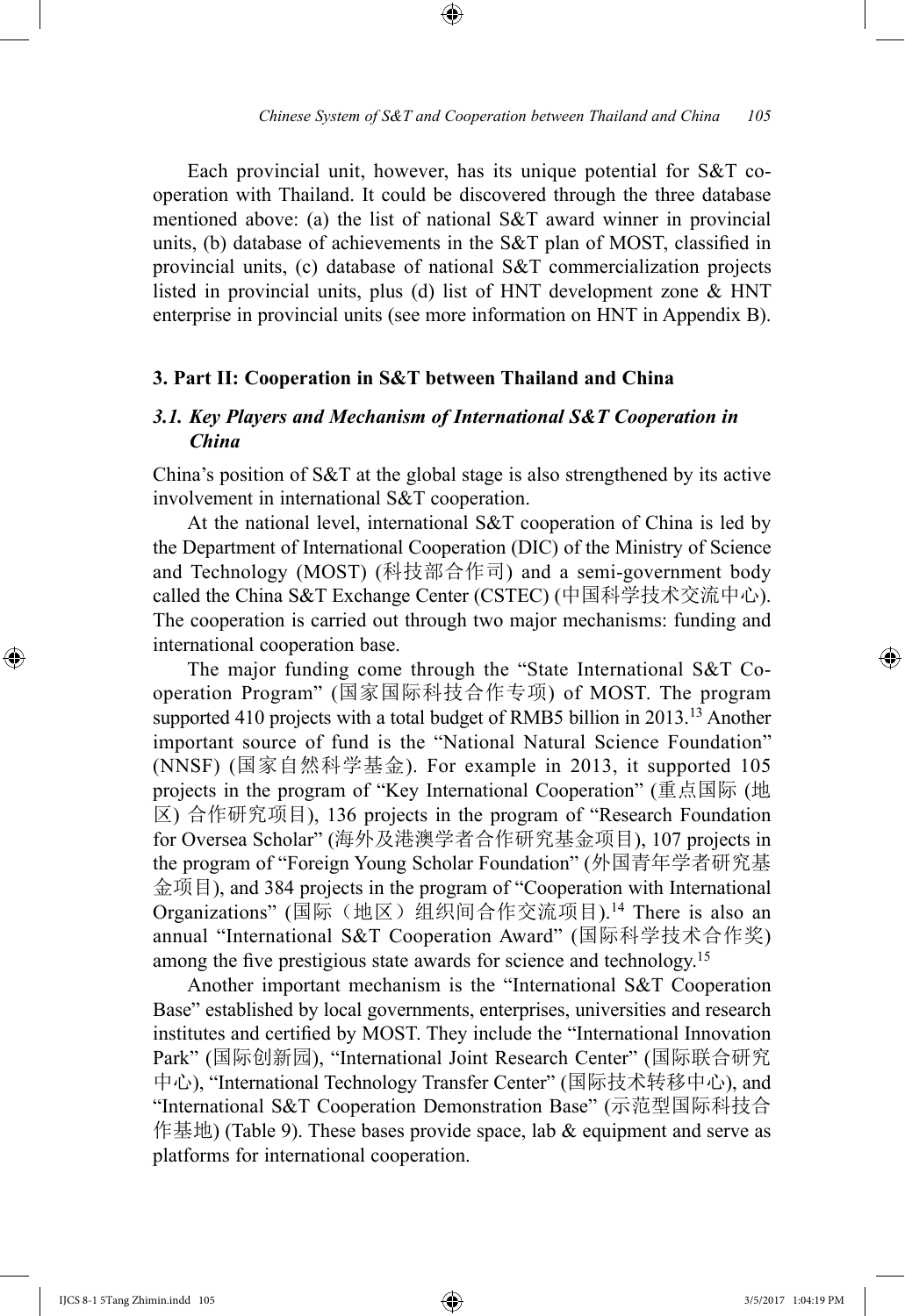| Base                                                                         | Number | Example                                                                                                                                         |
|------------------------------------------------------------------------------|--------|-------------------------------------------------------------------------------------------------------------------------------------------------|
| International<br><b>Innovation Park</b><br>国际创新园                             | 25     | 北京国家生物医药国际创新园<br>Beijing National Biological Medicine<br>International Innovation Park, 2013<br>Beijing Economic Technology<br>Development Zone |
| International Joint<br>Research Center<br>国际联合研究中心                           | 131    | 干细胞国际联合研究中心<br>Stem cell International Joint Research<br>Center<br>Peking University, 2007                                                      |
| International<br>Technology<br><b>Transfer Center</b><br>国际技术转移中心            | 34     | 中国-东盟国际技术转移中心<br>China ASEAN International<br>Technology Transfer Center<br>Guangxi ST Information Network<br>Centre, 2013                      |
| International S&T<br>Cooperation<br><b>Demonstration Base</b><br>示范型国际科技合作基地 | 359    | 成都中医药大学国际科技合作基地<br>Chengdu University of Traditional<br>Chinese Medicine International S&T<br>Cooperation Base, CDUCTM, 2007                    |

⊕

#### **Table 9** International S&T Cooperation Base in China (2015)

Source: Chinese International S&T Cooperation Base <http://www.cistc.com>.

#### *3.2. Sources of R&D Funds in Thailand*

From the Thai side, cooperation in S&T with China is supported by various sources of R&D funds. They include funding from the "National Research Council of Thailand" (NRCT) and "Thailand Research Fund" (TRF), autonomous agencies and public organizations of MOST (such as NSTDA, TISTR, GISTDA, and BIOTEC), other ministries (such as MUA, MOI,  $MOAC$ , and  $MOPH<sup>16</sup>$ ), and private sectors (Table 10).

# *3.3. Major Mechanism and Areas of S&T Cooperation between Thailand and China*

The full fledge S&T cooperation between Thailand and China can be dated back to 1978 when an inter-government joint committee was setup. Today there are two major coordination mechanisms between the countries: the Inter-Government Joint Committee and the Inter-Department Joint Committee.

The Inter-Government Joint Committee was set up in 1978 and had held 21 meetings by 2014. The counterparts are the Ministry of Science

⊕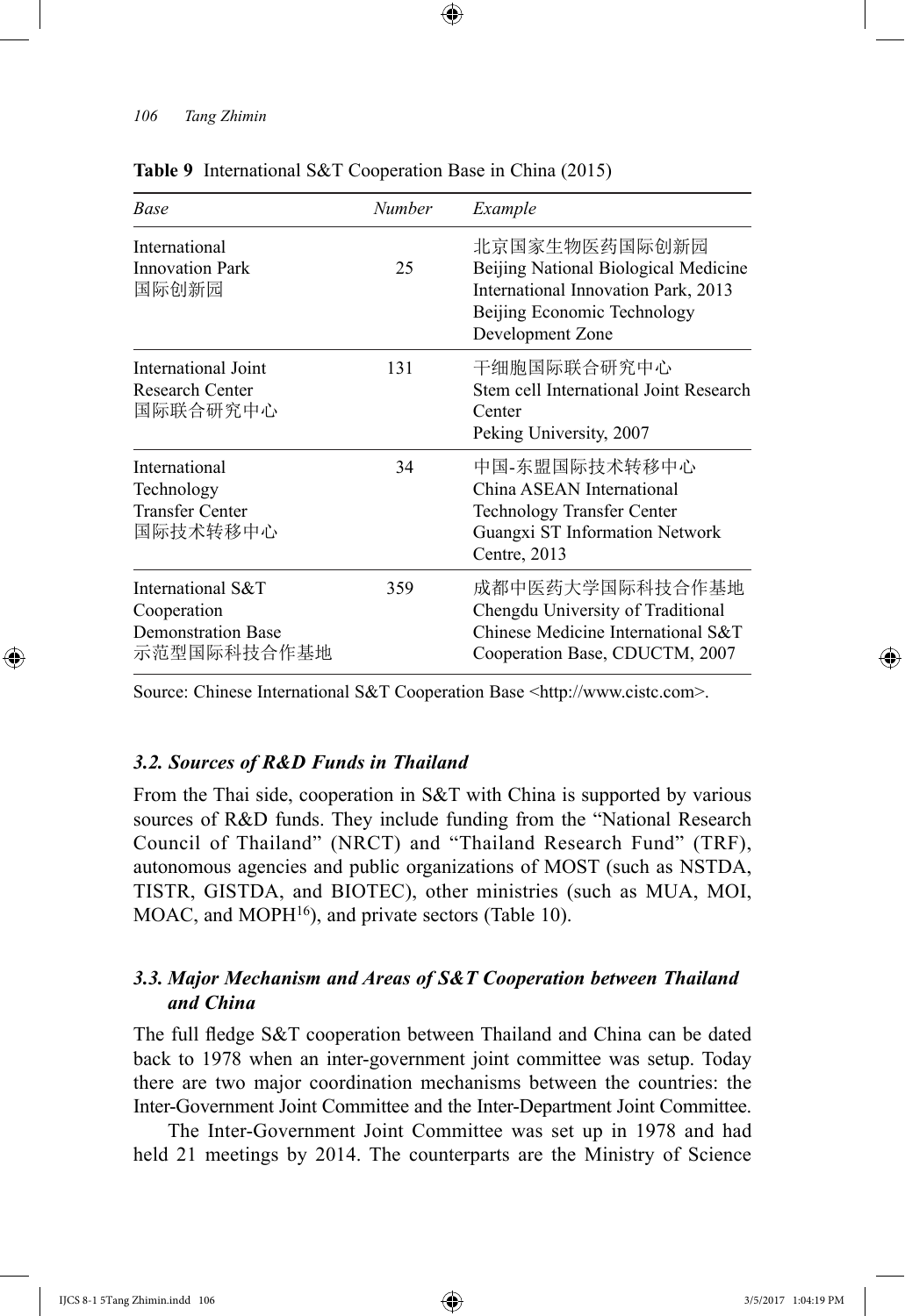| <b>BIOTEC</b> | National Center for Genetic Engineering & Biotechnology (under<br>NSTDA) |
|---------------|--------------------------------------------------------------------------|
| <b>GISTDA</b> | Geo-information $&$ Space Technology Development Agency                  |
| <b>HSRI</b>   | Health System Research Institute                                         |
| NIA           | National Innovation Agency                                               |
| <b>NRCT</b>   | National Research Council of Thailand                                    |
| <b>NSTDA</b>  | National Science & Technology Development Agency                         |
| <b>TCELS</b>  | Thailand Center of Excellence for Life Sciences                          |
| <b>TISTR</b>  | Thailand Institute of Science & Technology Research                      |
| <b>TRF</b>    | Thailand Research Fund                                                   |
|               |                                                                          |

⊕

**Table 10** Selected Sources of R&D Funds in Thailand

Source: Author's compilation.

& Technology (MOST) of China and Ministry of Foreign Affairs (MOFA) of Thailand. Its recent focus includes: agriculture, energy, public health, traditional medicine, innovation, IT and scientific cooperation in the GMS (Greater Mekong Subregion). Its major instruments include joint research and personnel exchange programs.

The Inter-Department Joint Committee was set up recently in 2013 and had held three meetings by 2016. The counterparts are Ministry of Science & Technology (MOST) of both countries. Its major instruments are 6 working groups, namely, "Thailand-China Joint Research Center on Railway System", "Space Technology Application", "Technology Transfer Center", "Talented Young Scientists Program (TYSP) ", "New and Renewable Energy Cooperation", and "STI Policy Cooperation" (Table 11). The themes of the six working groups also reveal the current direction of S&T cooperation of the two countries.

Various projects of S&T cooperation between Thailand and China can be grouped in the following six clusters:

- Projects initiated by H.R.H. Princess Sirindhorn with Chinese partners such as Yunnan Observatories (YNO) and Institute of Remote Sensing Applications (IRSA) (Table 12).
- Projects of autonomous agencies and public organizations of MOST, e.g. space cooperation and satellite data sharing by GISTDA, agriculture and railway transportation by TISTR.
- Joint research projects funded by NNSF of China and NRCT/TRF of Thailand.17
- Projects of other ministries, e.g. MOPH or state owned enterprise (SOE).

⊕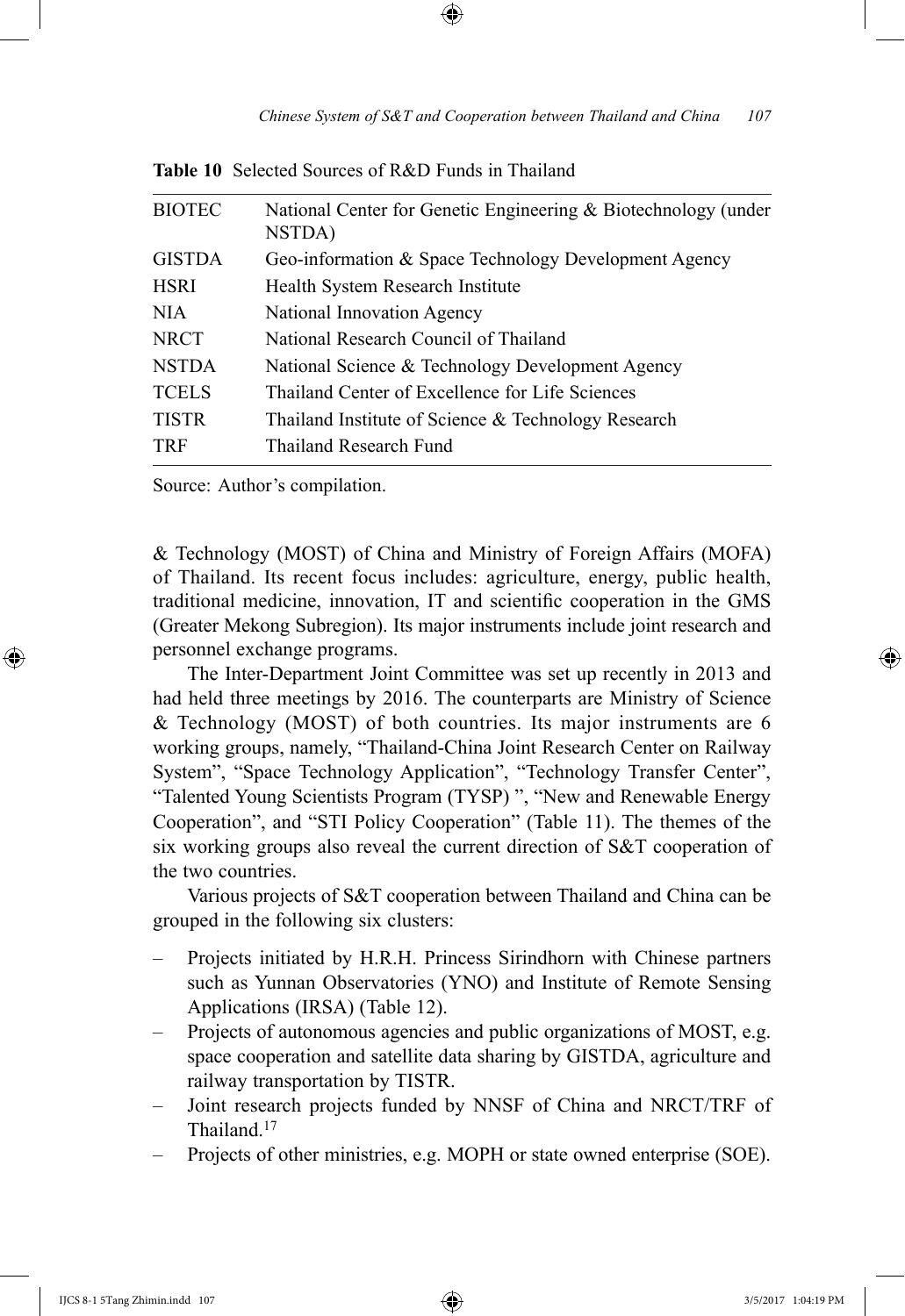– Projects of research institutes, e.g. Phuket Marine Biological Center (PMBC).

 $\bigoplus$ 

– Projects of private business, e.g. CP Group.

In conclusion, the major sectors of S&T cooperation between Thailand and China spreads from agriculture, new energy, public health, traditional medicine, to space technology (remote sensing), astronomy and environment. There are also initiatives for cooperation in S&T policy making which would encourage innovation and entrepreneurship.

| Working Group                                                   | Thai Side                                                                                                                                                                                        | Chinese Side                                                                                                                    |
|-----------------------------------------------------------------|--------------------------------------------------------------------------------------------------------------------------------------------------------------------------------------------------|---------------------------------------------------------------------------------------------------------------------------------|
| Thailand-China<br>Joint Research<br>Center on<br>Railway System | Thailand Institute of Science &<br>Technology Research (TISTR)<br>National Science & Technology<br>Development Agency (NSTDA)<br>National Science Technology &<br>Innovation Policy Office (STI) | China Southern Railway (CSR)                                                                                                    |
| Space Technology<br>Application                                 | Geo-information & Space<br><b>Technology Development</b><br>Agency (GISTDA)                                                                                                                      | National Remote Sensing Center<br>of China (NRSCC),<br>China Centre for Resources<br>Satellite Data and Application<br>(CRESDA) |
| Technology<br><b>Transfer Center</b>                            | National Science & Technology<br>Development Agency (NSTDA)                                                                                                                                      | DOST Guangxi<br>(Guangxi Academy of Science)<br>(Guangxi ASEAN Technology<br>Transfer Center)                                   |
| <b>Talented Young</b><br>Scientists Program<br>(TYSP)           | National Science Technology &<br>Innovation Policy Office (STI)                                                                                                                                  | China Science & Technology<br>Transfer Centre (CSTEC)                                                                           |
| New and<br>Renewable Energy<br>Cooperation                      | National Science & Technology<br>Development Agency (NSTDA)                                                                                                                                      | DOST Guangxi                                                                                                                    |
| <b>STI Policy</b><br>Cooperation                                | National Science Technology<br>and Innovation Policy Office<br>(STI)                                                                                                                             | Great Wall Enterprise Institute<br>(GEI)<br>Chinese Academy of Science<br>and Technology for<br>Development (CASTED)            |

| Table 11 Working Group of the Joint Committee between MOST of Thailand |
|------------------------------------------------------------------------|
| and China                                                              |

Source: MOST Thailand.

⊕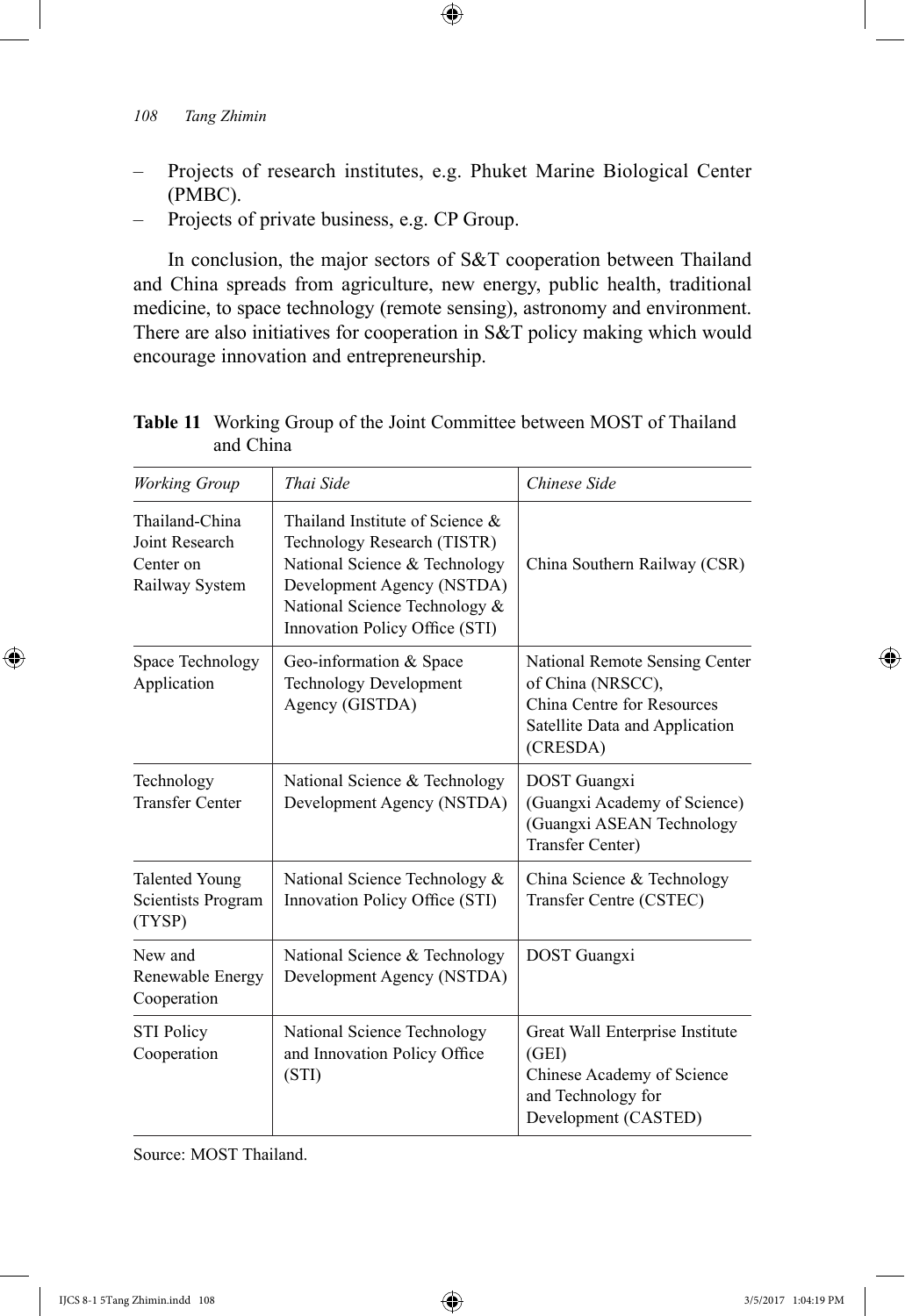⊕

| Partners in China                                                         | Provincial Unit |
|---------------------------------------------------------------------------|-----------------|
| Yunnan Observatories (YNO)                                                | Yunnan          |
| Institute of Remote Sensing Applications (IRSA)                           | Beijing         |
| Shanghai Synchrotron Radiation Facility (SSRF)                            | Shanghai        |
| Institute of Computing Technology (ICT)                                   | Beijing         |
| Institute of Atmospheric Physics (IAP)                                    | Beijing         |
| Institute of Geographic Sciences & Natural Resources<br>Research (IGSNRR) | Beijing         |
| College of Physical Science, GUCAS                                        | Beijing         |
| Institute of High Energy Physics (IHEP)                                   | Beijing         |
| National Center for Nano-sciences & Technology                            | Beijing         |
| Institute of Earth Environment                                            | Shaanxi         |
| Peking Union Medical College                                              | Beijing         |
| China Medical Board                                                       | Beijing         |

#### **Table 12** Projects Initiated by H.R.H. Princess Sirindhorn

Source: Chulalongkorn University, 2016.

There is a reasonable spread of cooperating partners in various provincial units in China, including S&T centres in China such as Beijing and Shanghai, and southern provincial units which are close to Thailand such as Yunnan and Guangxi.

#### *3.4. Strategic Values and Potentials for Future Cooperation*

From interviews with policy makers, researchers and business practitioners in Thailand and China, it is found that the strategic values of S&T cooperation between the two countries are widely appreciated for the following reasons: 1) China is viewed as a source of funds and technology by the Thai side, 2) Thailand has strength in selected areas, such as agriculture and medicine, as viewed by the Chinese side, 3) both countries share common problems in economic and social development to be resolved by S&T, such as economic transition towards value added through innovation, and environment protection, and 4) Thailand is also attractive to Chinese partners as a hub of the AEC, a gateway towards continental ASEAN.

The past performance of S&T cooperation between the two countries has laid down a strong foundation for the future. The strategic value of S&T

⊕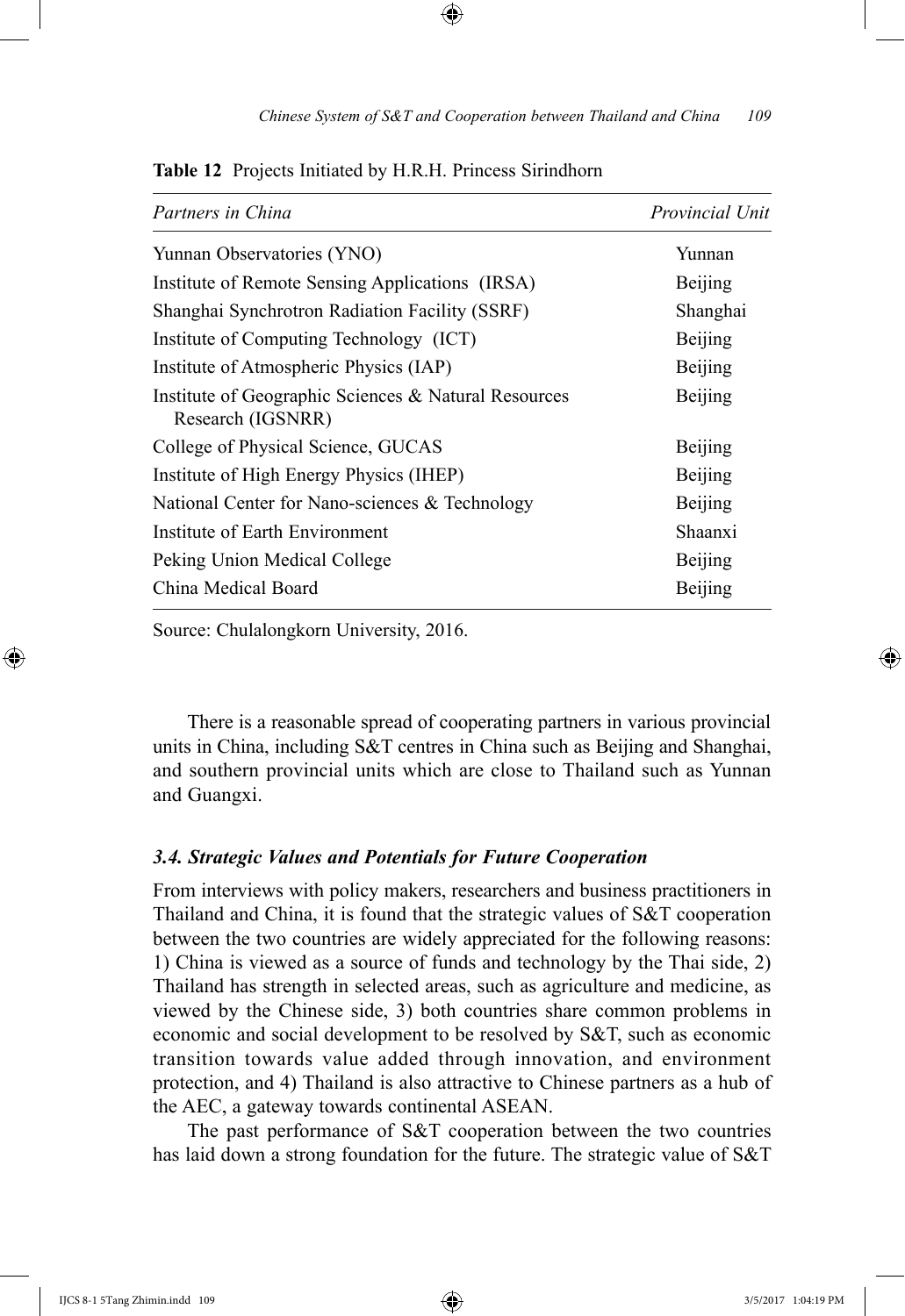cooperation between Thailand and China mentioned above can be fully realized with the development of promising sectors, in potential locations, with prospective partners and through potential mechanisms.

⊕

With reference to the 12 "Target Economic Sectors" in the "The National STI Policy & Plan 2012-2021" and recently named "10 New Engines of Growth" of Thailand 4.0 by the Thai government, potential sectors for S&T cooperation between Thailand and China are proposed as: next generation automotive, smart electronics, agriculture & biotechnology, food for the future, robotic, aviation & logistics, biofuels & biochemical, petrochemical, digital, and medicine.

Based on information on geographic distribution of S&T resources in China (see section 2.5), new locations in China for S&T cooperation should be identified, focusing on the unique feature of each provincial unit and expanding connection with the R&D rich provinces such as Guangdong, Jiangsu and Zhejiang.

Based on information on S&T system (see section 2.2), cooperation can be extended from the current partners of research institutes of CAS (Chinese Academy of Science) and universities to various platforms for research and technology transfer, private research institutes, and business sectors with patent or knowhow.

In terms of mechanism of cooperation, while maintaining the practice of personnel exchange and training, as well as joint research projects, new mechanisms may be introduced. They include platforms like joint lab, technology transfer, technology standard development, capacity building for business startup (incubator), and sharing the experience of S&T strategy and policy development.

#### **Appendix A**

#### **Data Sources of S&T in China**

There are three major sources of S&T information in China: the Ministry of S&T (MOST) (科技部), the Chinese Academy of S&T Development Strategy (CASTED) (中国科技发展战略研究院), and the National Statistics Bureau (NSB) (国家统计局) (Table A1). S&T information in the *Chinese S&T Statistics Date Book* (中国科技统计数据) is organized in terms of "human resource", "funding", "output" and "high technology" (Table A2). The "National Innovation Index" assess the innovation capability of the country in terms of "innovation input", "innovation synergy", "intellectual property" and "innovation impact" (Table A3).

⊕

↔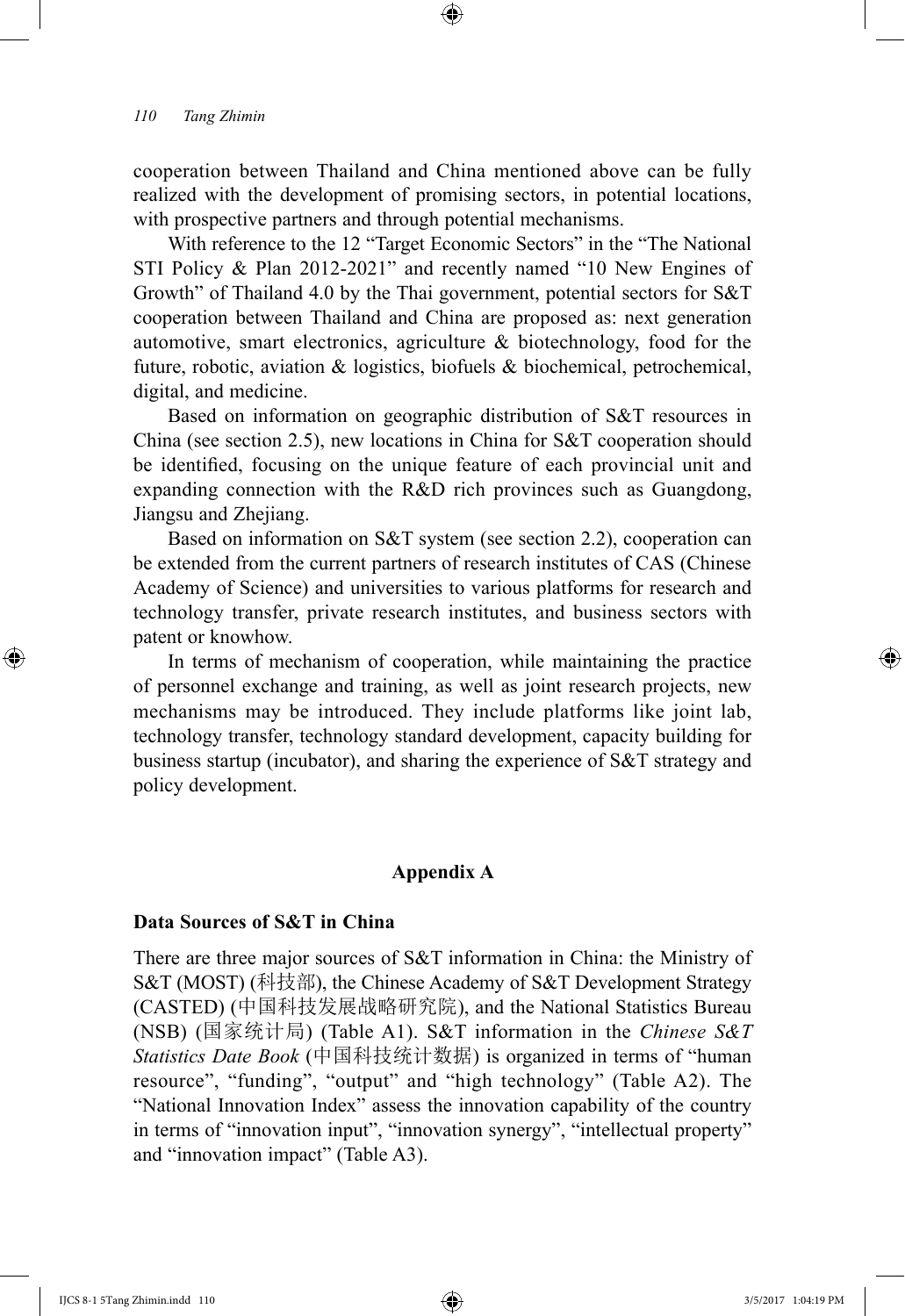| <i>Source</i> | Name of Publication                                                                          | Chinese Name of Publication |
|---------------|----------------------------------------------------------------------------------------------|-----------------------------|
| <b>MOST</b>   | Chinese S&T Statistics Date Book<br>Annual Report of the State<br>Program of S&T Development | 中国科技统计数据<br>国家科技计划年度报告      |
| <b>CASTED</b> | National Innovation Index Report                                                             | 国家创新指数报告                    |
| <b>NSB</b>    | Chinese S&T Statistics Yearbook<br>Chinese High Tech Industry<br><b>Statistics Yearbook</b>  | 中国科技统计年鉴<br>中国高技术产业统计年鉴     |

**Table A1** Key Sources of S&T Information in China

Note: MOST – Ministry of S&T; CASTED – Chinese Academy of S&T Development Strategy 中国科技发展战略研究院; NSB – National Statistics Bureau 国家统计局.

|  |  |  | Table A2 System of S&T Indicators in China |  |  |
|--|--|--|--------------------------------------------|--|--|
|--|--|--|--------------------------------------------|--|--|

| Category           | Details                                                                                                                                                                                                                   |  |
|--------------------|---------------------------------------------------------------------------------------------------------------------------------------------------------------------------------------------------------------------------|--|
| Human<br>Resource  | R&D personnel<br>R&D personnel per 10,000 total employment<br>R&D personnel by sector $\&$ type of activity<br>R&D personnel by region<br>Graduates by field of study<br>Overseas Chinese students and returnees          |  |
| Funding            | Gross Domestic Expenditure on R&D<br>GERD by source of funds and sector<br>GERD by region<br>Central and local government S&T expenditure<br>Local government S&T expenditure by region                                   |  |
| Output             | Patent applications filed and granted by SIPO<br>Domestic invention patents by sector<br>Domestic S&T papers by type of institution<br>Chinese S&T papers indexed by SCI, EI and CPCI-S                                   |  |
| High<br>Technology | National imports and exports of high-tech products<br>National imports and exports of high-tech products by sectors<br>Main economic indicators of high-tech industry by sectors<br>National high and new technology zone |  |

Source: MOST, *Chinese S&T Statistics Date Book*.

⊕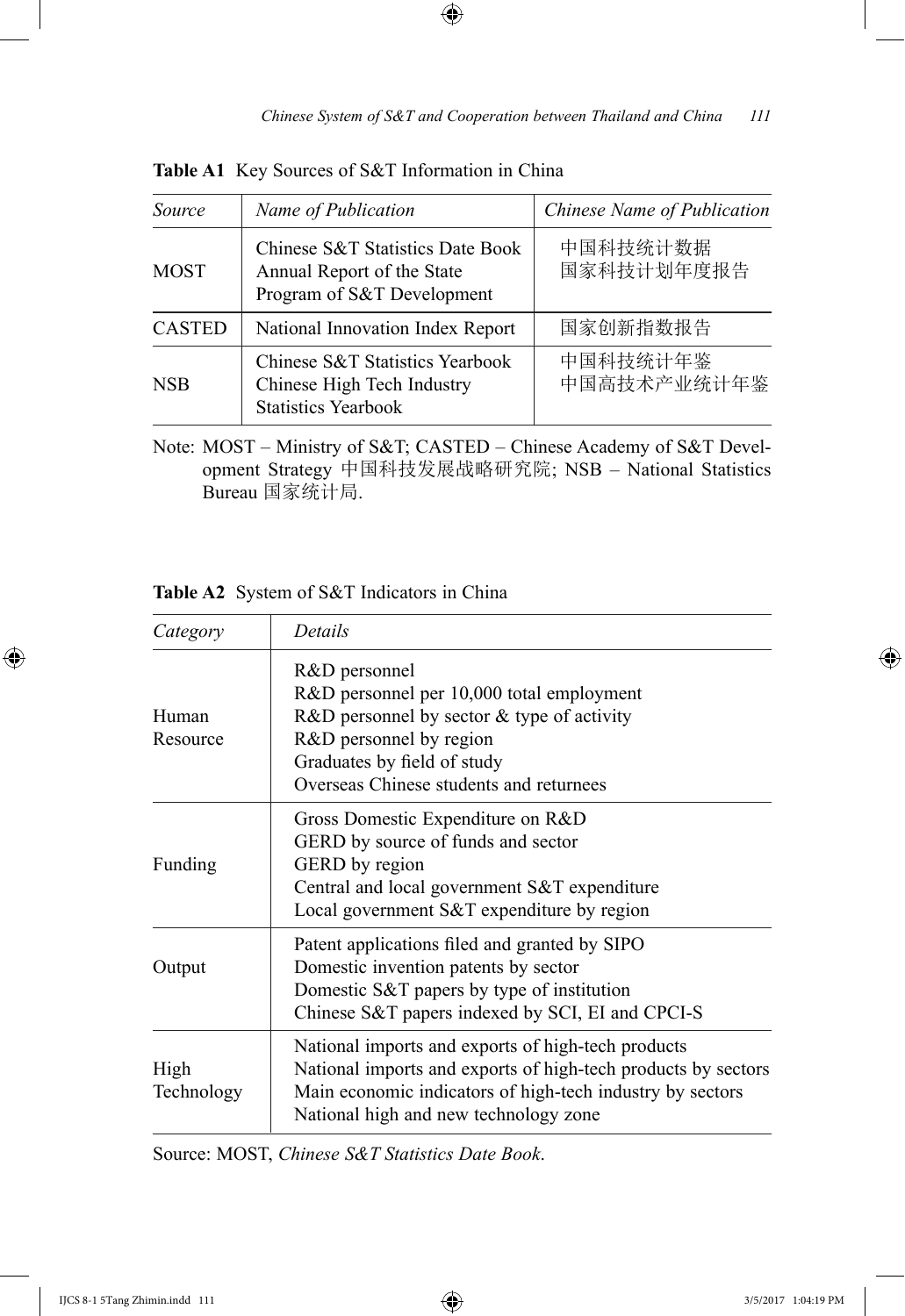| Category                      | Details                                                                                                                                                                      |
|-------------------------------|------------------------------------------------------------------------------------------------------------------------------------------------------------------------------|
| Innovation<br>Input           | Funding<br>R&D Personnel<br>R&D Institutes                                                                                                                                   |
| Innovation<br>Synergy         | Cooperation between Production, Education & Research<br>Resource Integration (acquisition, absorption & R&D)<br>Joint Innovation                                             |
| Intellectual<br>Property (IP) | <b>IP</b> Creation<br><b>IP</b> Protection<br>IP Usage                                                                                                                       |
| Innovation<br>Impact          | Value Realization (value of new product)<br>Market Power (patent owned, PCT patent proportion)<br>Economic & Social Development (labour productivity, energy<br>consumption) |

 $\bigoplus$ 

**Table A3** Assessment of Innovation Capability of China

Source: CASTED, *National Innovation Index Report*.

# **Appendix B**

# **High and New Technology Enterprises (HNTE) in China**

Enterprises may be certified as HNTE based on a list of qualifications, e.g. ownership of core IP, R&D personnel as a proportion of employees, R&D expense as a proportion of annual sales, revenue from HNT products (Table B1). The HNT should also be included in the list published by MOST (Table B2). Qualified enterprises will receive tax incentives (e.g. a corporate income tax rate of 15% instead of the normal 25%, and government grants, etc.).

| Category                 | Qualification for HNTE                                                                                                                                                                                                        |  |
|--------------------------|-------------------------------------------------------------------------------------------------------------------------------------------------------------------------------------------------------------------------------|--|
| Ownership of<br>core IP  | From proprietary R&D, purchase, donation, acquisition, but not<br>from licensing                                                                                                                                              |  |
| Technology               | Include in the catalogue of supported HNT (see Table B2)                                                                                                                                                                      |  |
| R&D personnel            | 10% of enterprise's total employees (no need for college diploma)                                                                                                                                                             |  |
| R&D expense              | 5%: SME (small and medium-size enterprises) annual sales<br><rmb50 4%:="" 50-200="" annual="" million,="" million,<br="" rmb="" sales=""><math>3\%</math>: annual sales &gt; 200 RMB million (record of past 3 years)</rmb50> |  |
| Revenue                  | Revenue from HNT products and services not <60%                                                                                                                                                                               |  |
| Innovation<br>capability | Proprietary IP, Organization of R&D, Usage of S&T results,<br>Growth indicator                                                                                                                                                |  |

**Table B1** List of Qualification for HNTE

⊕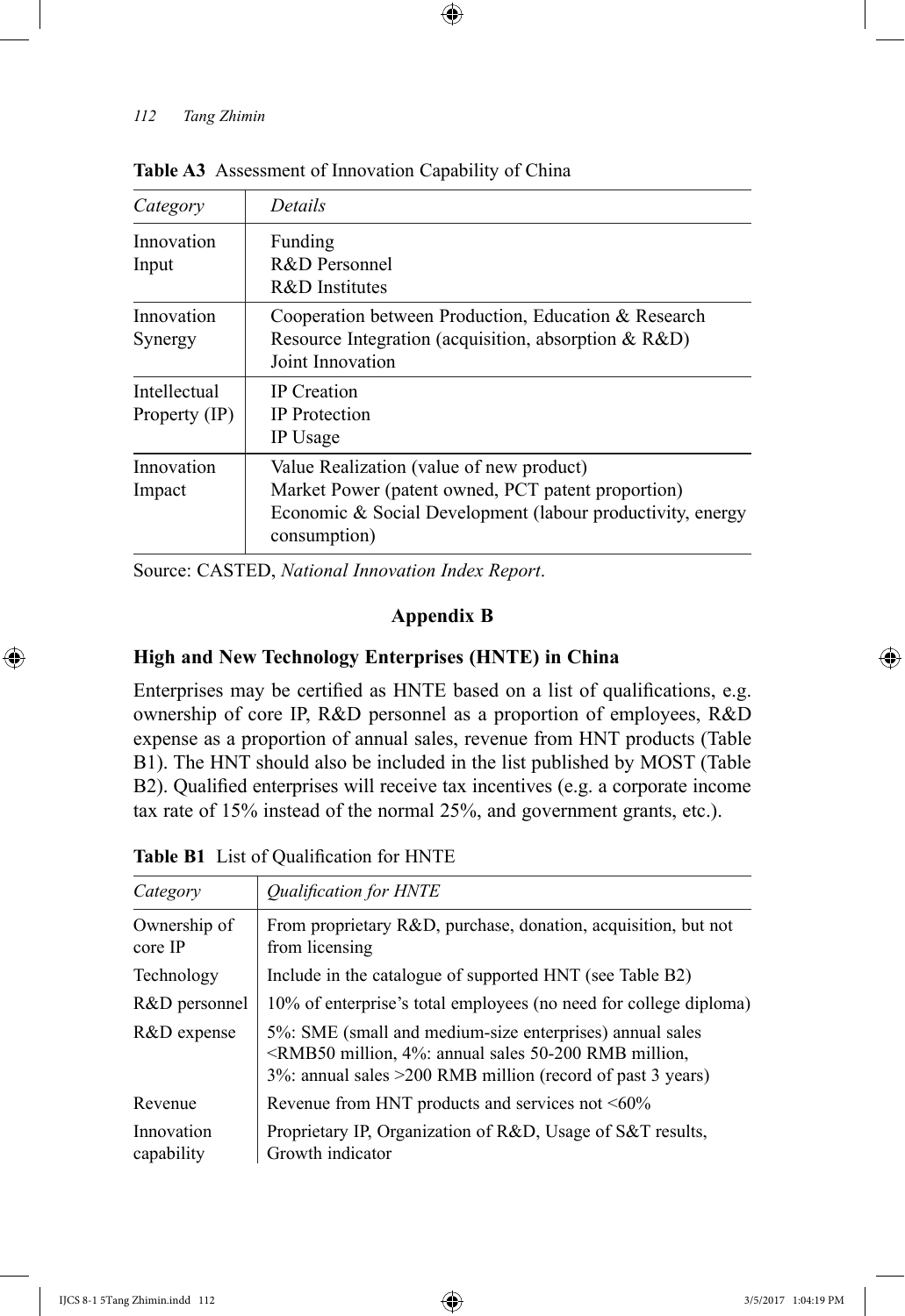| Category     | Qualification of HNTE                                                        |
|--------------|------------------------------------------------------------------------------|
|              | Firm registration   For more than one year                                   |
| Clean Record | Clean record of safety, quality and environmental issues in the<br>past year |

**Table B1** (continued)

Source: Ministry of Finance (MOF), State Administration of Taxation (SAT) and MOST – Administrative Measures for Certification of HNTE (2016).

| Technology                                       | Details                                                                                                                                                                                                                                                                                                             |  |
|--------------------------------------------------|---------------------------------------------------------------------------------------------------------------------------------------------------------------------------------------------------------------------------------------------------------------------------------------------------------------------|--|
| Electronic &<br>Information<br>(8)               | Software (12), Microelectronic (6), Computer and Network (4),<br>Telecommunication (10), Broadcasting and TV (9), New<br>Electronic Components (7), Information Security (8),<br>Intelligent Transportation & Railway Transportation (6)                                                                            |  |
| Biology $\&$<br>New Medicine<br>(7)              | Medical Biology (6), Traditional and Natural Medicine (4),<br>Chemical Medicine (5), New Preparation (4), Medical<br>Equipment (6), Light Industry and Chemical Biology (6),<br>Modern Agriculture (5)                                                                                                              |  |
| Aviation &<br>Aerospace (2)                      | Aviation (6), Aerospace (8)                                                                                                                                                                                                                                                                                         |  |
| New Material<br>(6)                              | Metal (8), Non-metal and Inorganic (5), High Molecular (6),<br>Biological and Medical (8), Fine Chemicals (4), Materials for<br>Art and Culture Industry (5)                                                                                                                                                        |  |
| Hi Tech<br>Service (8)                           | R&D and Design (2), Certification and Standardization (2), IT<br>(3), Specialized Service, IP, E-commerce and Logistics (2),<br>Urban Management and Social Service (4), Cultural Creation (4)                                                                                                                      |  |
| New Energy &<br><b>Energy Saving</b><br>(4)      | Renewable Clean Energy (4), Nuclear and hydrogen (2),<br>New Energy Transform and Storage (4)<br>High Performance Energy Saving (8)                                                                                                                                                                                 |  |
| Resource $\&$<br>Environment<br>(8)              | Water Pollution Control (6), Air Pollution Control (5),<br>Solid Waste Processing and Utilization (6)<br>Physical Pollution (2), Environment Monitoring and Emergency<br>(4), Eco-environment protection, Clean Production and<br>Recycling (4), Resource Exploration and Utilization (7)                           |  |
| Advanced<br>Manufacturing<br>& Automation<br>(9) | Industrial Production Process Control (5), Production Safety (3),<br>High Performance Intelligent Instruments and Meters (5),<br>Advanced Manufacturing (6), New Machinery (4), Electric<br>Power System (5), Automobile and Railway Vehicle (5), Ship<br>and Ocean Engineering (2), Culture Industry Upgrading (2) |  |

**Table B2** Catalogue of the HNT supported by Government

Source: MOF, SAT, & MOST – Administrative Measures for Certification of HNTE (2016).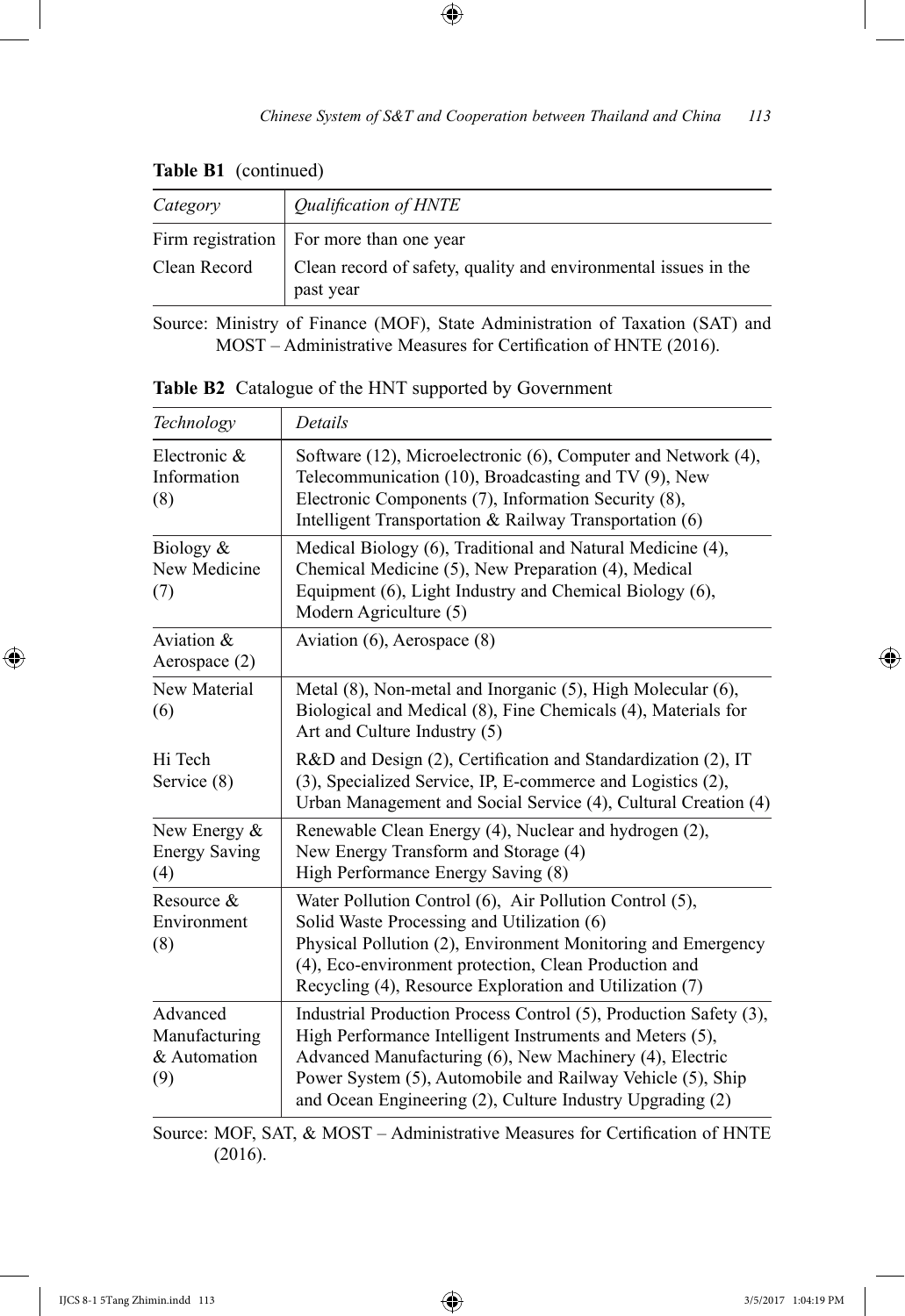#### **Notes**

⊕

- \* Dr. Tang Zhi Min 汤之敏 is Dean of International College, and Director of China ASEAN Studies, Panyahpiwat Institute of Management, Thailand. He received his PhD in economics from Cambridge University. The academic and professional career of Professor Dr. Tang in the past 20 years spanned across the UK, France, USA, Australia, South East Asia, India and Great China. He and his team have won research grants from various government agencies and multinational firms. His recent research interests include market entry strategy in China and AEC, Chinese ODI and MNC in Thailand, and internationalization of RMB. He can be reached at <zmt66@hotmail.com>.
- 1. This paper is based on information from a consulting project conducted by the author for the Ministry of Science & Technology of Thailand.
- 2. For a detailed discussion on the data source of S&T in China, see Appendix A.
- 3. Source: Institute of Scientific and Technical Information of China (ISTIC).
- 4. A longer list of these other ministries and commissions may include the Ministry of Transport, Ministry of Agriculture, Ministry of Water Resources, State Forestry Administration, Ministry of Land and Resources, National Health and Family Planning Commission, etc.
- 5. Source: CAS website retrieved in May 2016.
- 6. For details of HNTE, see Appendix B.
- 7. Source: MOST 2015 Plan for Deepening Reform of the Management of S&T Plan Financed by Central Budget.
- 8. Xi Jinping, Strive for Building a World S&T Power (为建设世界科技强国而奋 斗), speech delivered on the National S&T Innovation Forum on 30 May 2016.
- 9. The five awards are: State Supreme ST Award (国家最高科学技术奖), State Natural Science Award (国家自然科学奖), State Technological Innovation Award (国家技术发明奖), State S&T Advancement Award (国家科学技术进步奖) and International S&T Cooperation Award (国际科学技术合作奖). The database can be accessed from the website of the National Office for S&T Awards (国家科技 奖励办公室).
- 10. It can be accessed through the website of the National S&T Report Service (国 家科技报告服务系统).
- 11. It can be accessed through the website of the National S&T Achievement Database (国家科技成果转化项目库).
- 12. Source: National Innovation Index Report 2014.
- 13. Source: Annual Report of the State Program of ST Development 2014.
- 14. Source: National Natural Science Foundation.
- 15. Peerasak Srinives of Thailand won the International ST Cooperation Award in 2014 for his research in bean seed, a cooperation project between Kasetsart University of Thailand and Jiangsu Academy of Agricultural Science of China.
- 16. MUA: Ministry of University Affairs, MOI: Ministry of Industry, MOAC: Ministry of Agriculture & Cooperation, MOPH: Ministry of Public Health.
- 17. For example, there are six joint research projects funded by NNSF of China and NRCT of Thailand, and five joint research projects funded by NNSF of China and TRF of Thailand. Each project lasts for three years with a funding of RMB3 million from China.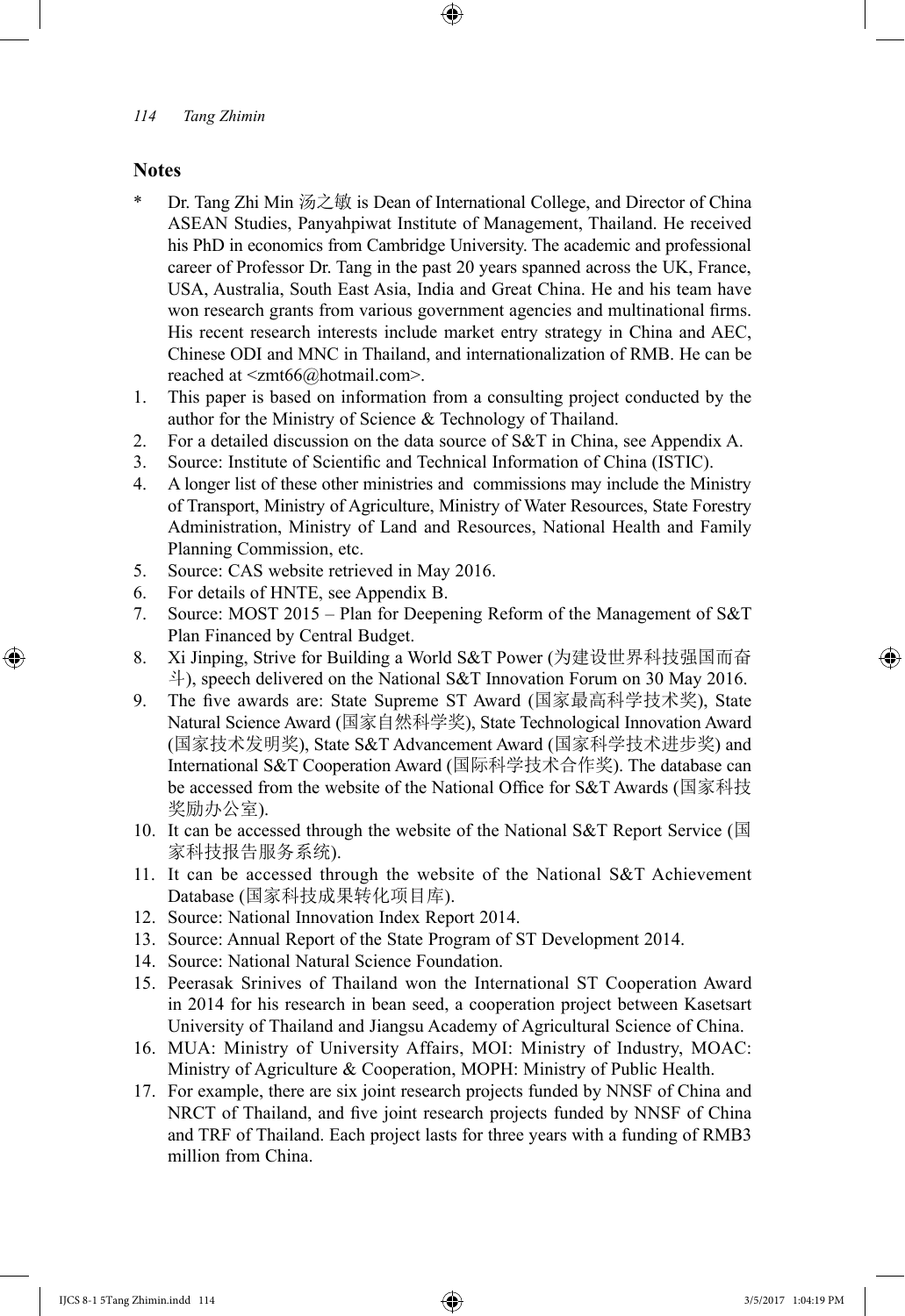# **References**

CASTED (2015), *National Innovation Index Report 2015*, Beijing: CASTED.

 $\bigoplus$ 

- Chulalongkorn University (2016), *Report on Research Projects Initiated by H.R.H. Princess Sirindhorn*, Bangkok: Chulalongkorn University.
- MOST China (2015), *Chinese S&T Statistics Date Book 2015*, Beijing: China Statistics.
- OECD (2014), *OECD Science, Technology and Industry Outlook 2014*, Paris: Organisation for Economic Co-operation and Development.
- State Council, China (2006) *Outline of National Mid & Long Term Development Plan for S&T 2006-2020*, Beijing: State Council, China.
- Yip, George S. and Bruce McKern (2016), *China's Next Strategic Advantage: From Imitation to Innovation*, Cambridge, MA: MIT Press.

⊕